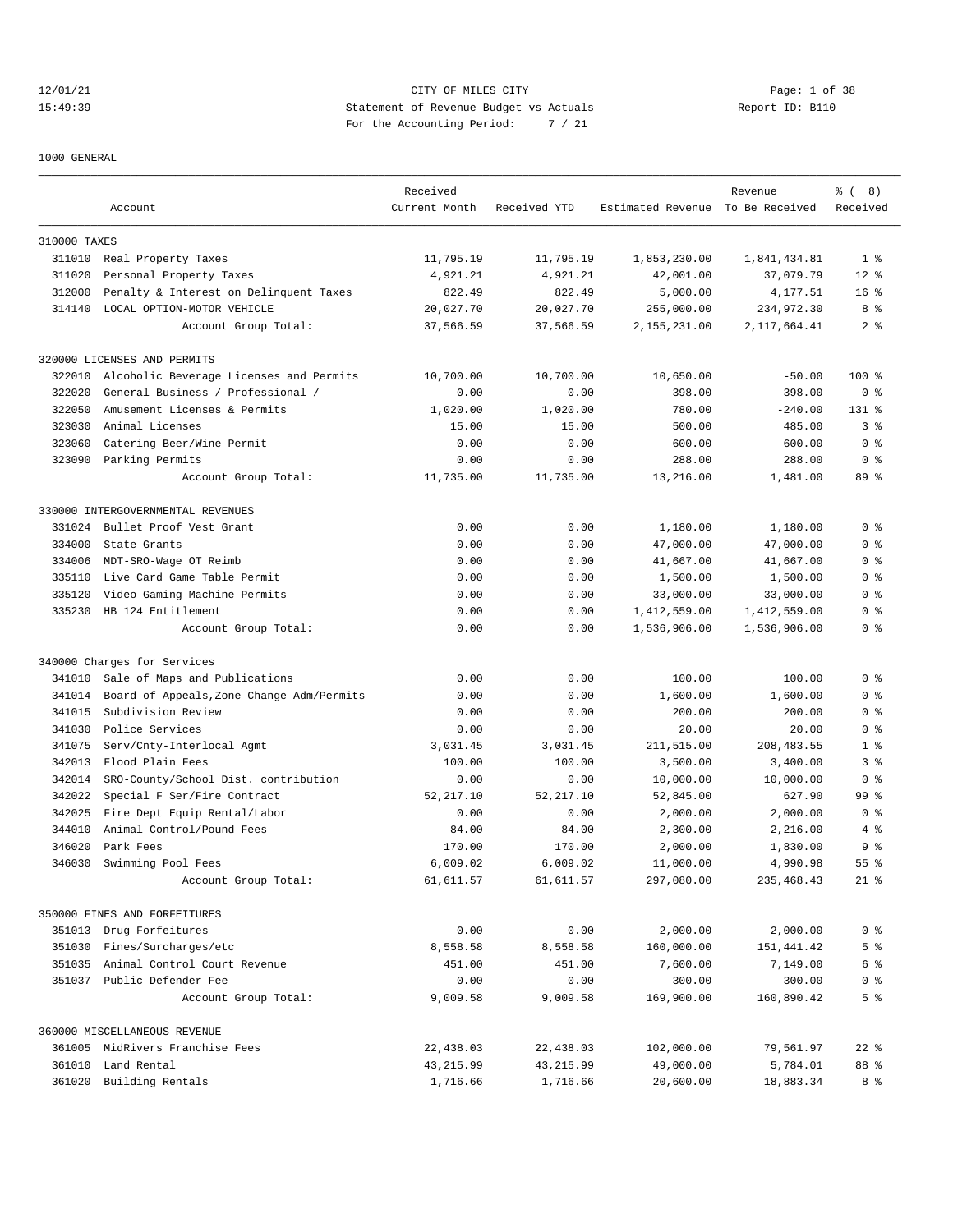## 12/01/21 CITY OF MILES CITY Page: 2 of 38 15:49:39 Statement of Revenue Budget vs Actuals Report ID: B110 For the Accounting Period: 7 / 21

### 1000 GENERAL

|        |                                   | Received      |              |                   | Revenue        | $\frac{6}{6}$ ( 8) |
|--------|-----------------------------------|---------------|--------------|-------------------|----------------|--------------------|
|        | Account                           | Current Month | Received YTD | Estimated Revenue | To Be Received | Received           |
| 362020 | MISC REVENUE                      | 3,923.61      | 3,923.61     | 8,000.00          | 4,076.39       | $49*$              |
| 362022 | Health Ins-MMIA Emp Benefits Prog | 100.38        | 100.38       | 100.00            | $-0.38$        | $100*$             |
| 365000 | Contributions and Donations       | 2,250.00      | 2,250.00     | 1,000.00          | $-1, 250.00$   | $225$ %            |
| 365015 | Florence Stacy Foundation         | $-223.00$     | $-223.00$    | 0.00              | 223.00         | $***$ $ -$         |
| 366040 | Misc.-BHS                         | 0.00          | 0.00         | 2,400.00          | 2,400.00       | 0 <sup>8</sup>     |
| 366050 | Sale of Junk/Salvage-PD cars      | 0.00          | 0.00         | 5,000.00          | 5,000.00       | 0 <sup>8</sup>     |
| 367000 | Sale of Junk or Salvage           | 0.00          | 0.00         | 1,000.00          | 1,000.00       | 0 <sup>8</sup>     |
|        | Account Group Total:              | 73, 421.67    | 73, 421.67   | 189,100.00        | 115,678.33     | $39*$              |
|        | 370000 INVESTMENT EARNINGS        |               |              |                   |                |                    |
| 371010 | Investment Earnings               | 306.74        | 306.74       | 10,000.00         | 9,693.26       | 3 <sup>8</sup>     |
|        | Account Group Total:              | 306.74        | 306.74       | 10,000.00         | 9,693.26       | 3 <sup>8</sup>     |
|        | 380000 OTHER FINANCING SOURCES    |               |              |                   |                |                    |
| 381070 | Proceeds/Loans/Intercap 016-2015  | 0.00          | 0.00         | 480,000.00        | 480,000.00     | 0 <sup>8</sup>     |
| 383000 | Interfund Operating Transfer      | 27, 338.29    | 27, 338.29   | 655,006.00        | 627,667.71     | 4%                 |
|        | Account Group Total:              | 27, 338.29    | 27, 338.29   | 1,135,006.00      | 1,107,667.71   | 2 <sup>8</sup>     |
|        | Fund Total:                       | 220,989.44    | 220,989.44   | 5,506,439.00      | 5,285,449.56   | 4%                 |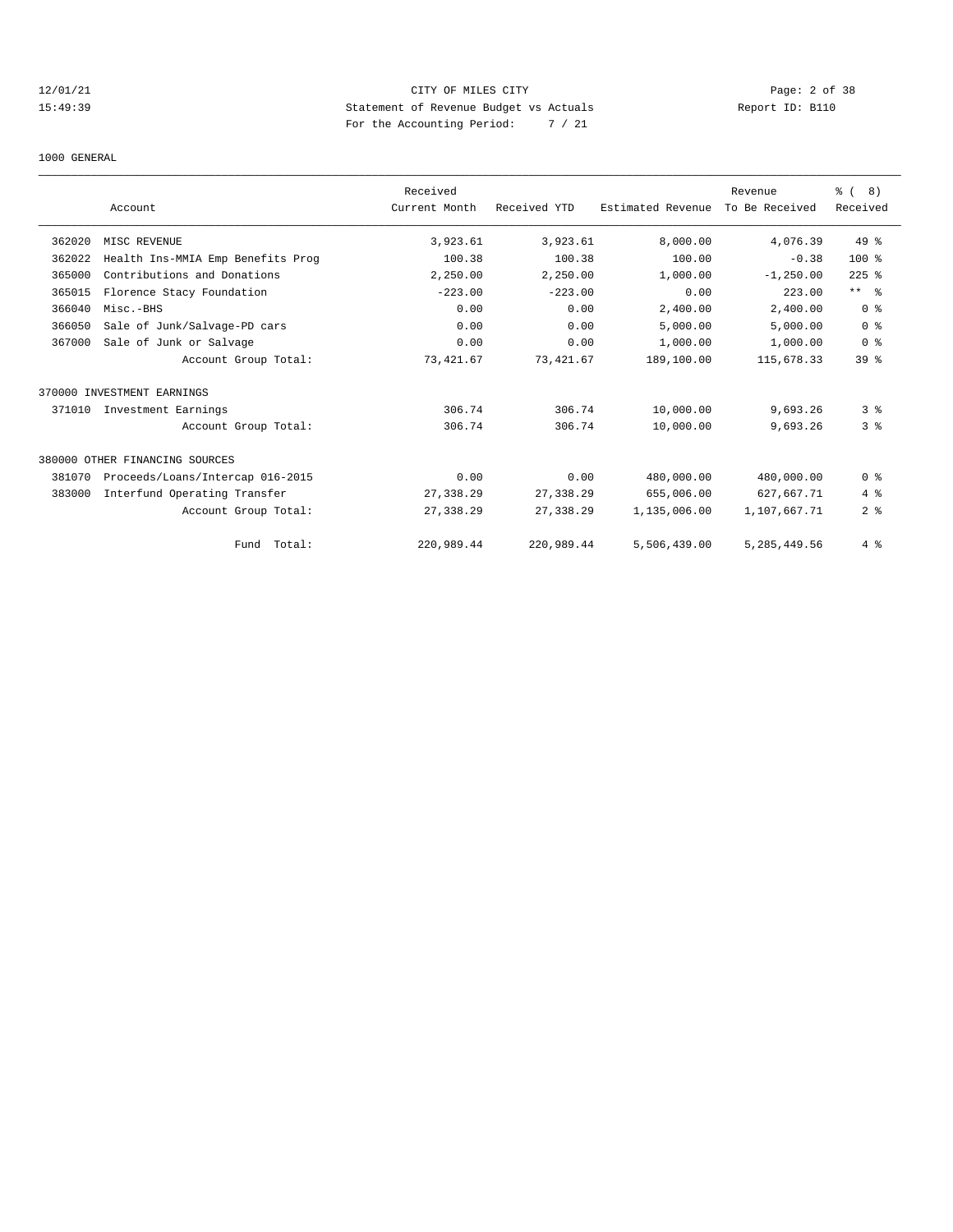## 12/01/21 CITY OF MILES CITY Page: 3 of 38 15:49:39 Statement of Revenue Budget vs Actuals Report ID: B110 For the Accounting Period: 7 / 21

# 2220 LIBRARY

|        |                                   | Received      |              |                   | Revenue        | $\frac{6}{3}$ ( 8) |
|--------|-----------------------------------|---------------|--------------|-------------------|----------------|--------------------|
|        | Account                           | Current Month | Received YTD | Estimated Revenue | To Be Received | Received           |
|        | 340000 Charges for Services       |               |              |                   |                |                    |
| 341075 | Serv/Cnty-Interlocal Agmt         | 0.00          | 0.00         | 41,839.00         | 41,839.00      | 0 <sup>8</sup>     |
| 346070 | Library Fees                      | 0.00          | 0.00         | 2,000.00          | 2,000.00       | 0 <sup>8</sup>     |
| 346074 | Book Sales                        | 0.00          | 0.00         | 400.00            | 400.00         | 0 <sup>8</sup>     |
|        | Account Group Total:              | 0.00          | 0.00         | 44,239.00         | 44,239.00      | 0 <sup>8</sup>     |
|        | 360000 MISCELLANEOUS REVENUE      |               |              |                   |                |                    |
| 365035 | Donation-Library Board of Trustee | 0.00          | 0.00         | 7,500.00          | 7,500.00       | 0 <sup>8</sup>     |
|        | Account Group Total:              | 0.00          | 0.00         | 7,500.00          | 7,500.00       | $0$ %              |
|        | 380000 OTHER FINANCING SOURCES    |               |              |                   |                |                    |
| 383000 | Interfund Operating Transfer      | 25,998.75     | 25,998.75    | 311,985.00        | 285,986.25     | 8 %                |
|        | Account Group Total:              | 25,998.75     | 25,998.75    | 311,985.00        | 285,986.25     | 8 %                |
|        | Fund Total:                       | 25,998.75     | 25,998.75    | 363,724.00        | 337,725.25     | 7 %                |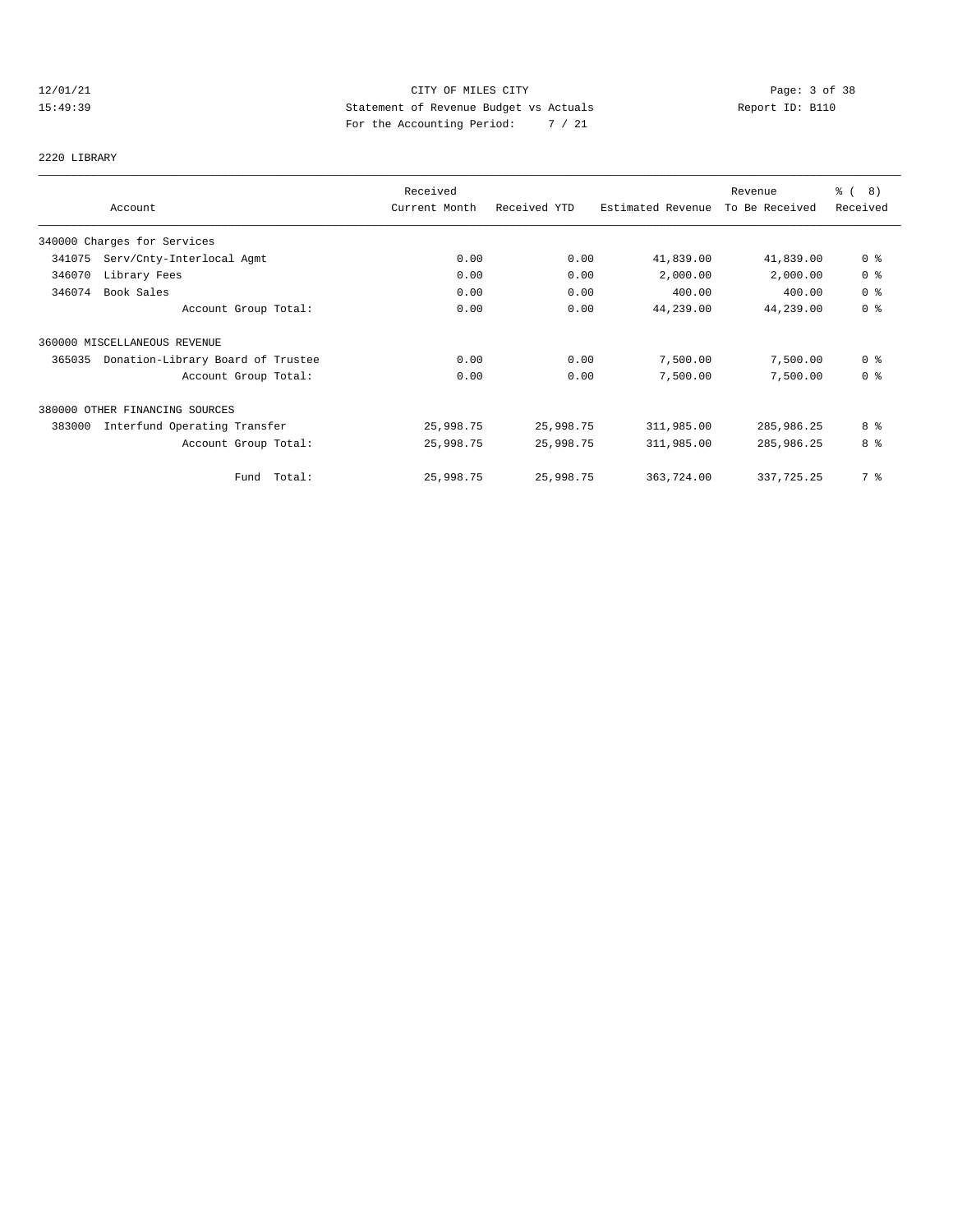## 12/01/21 CITY OF MILES CITY Page: 4 of 38 15:49:39 Statement of Revenue Budget vs Actuals Report ID: B110 For the Accounting Period: 7 / 21

2260 EMERGENCY DISASTER

|              | Account                                | Received<br>Current Month | Received YTD | Estimated Revenue | Revenue<br>To Be Received | (8)<br>ී (<br>Received |
|--------------|----------------------------------------|---------------------------|--------------|-------------------|---------------------------|------------------------|
| 310000 TAXES |                                        |                           |              |                   |                           |                        |
| 311010       | Real Property Taxes                    | 4.53                      | 4.53         | 36.00             | 31.47                     | $13*$                  |
| 311020       | Personal Property Taxes                | 0.00                      | 0.00         | 7.00              | 7.00                      | 0 <sup>8</sup>         |
| 312000       | Penalty & Interest on Delinquent Taxes | 7.50                      | 7.50         | 50.00             | 42.50                     | 15 <sup>8</sup>        |
|              | Account Group Total:                   | 12.03                     | 12.03        | 93.00             | 80.97                     | $13*$                  |
|              | Total:<br>Fund                         | 12.03                     | 12.03        | 93.00             | 80.97                     | $13*$                  |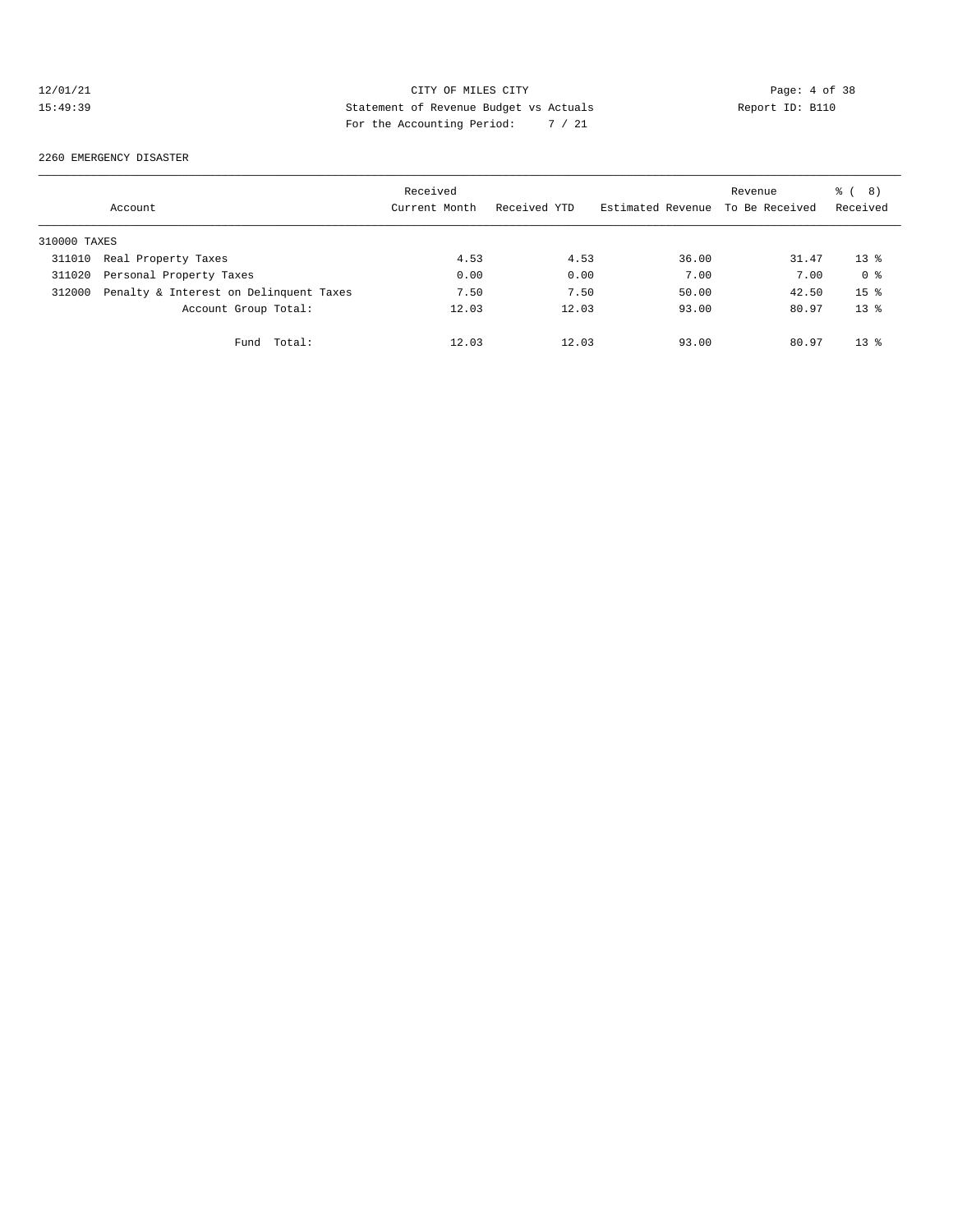## 12/01/21 CITY OF MILES CITY CONTRIBUTE CITY Page: 5 of 38<br>15:49:39 Statement of Revenue Budget vs Actuals Report ID: B110 15:49:39 Statement of Revenue Budget vs Actuals Report ID: B110 For the Accounting Period: 7 / 21

2270 Health

| Account                                | Received<br>Current Month | Received YTD | Estimated Revenue To Be Received | Revenue   | <sub>රි</sub> ( 8 )<br>Received |
|----------------------------------------|---------------------------|--------------|----------------------------------|-----------|---------------------------------|
| 380000 OTHER FINANCING SOURCES         |                           |              |                                  |           |                                 |
| Interfund Operating Transfer<br>383000 | 0.00                      | 0.00         | 13,000.00                        | 13,000.00 | 0 %                             |
| Account Group Total:                   | 0.00                      | 0.00         | 13,000.00                        | 13,000.00 | 0 %                             |
| Fund Total:                            | 0.00                      | 0.00         | 13,000.00                        | 13,000.00 | 0 %                             |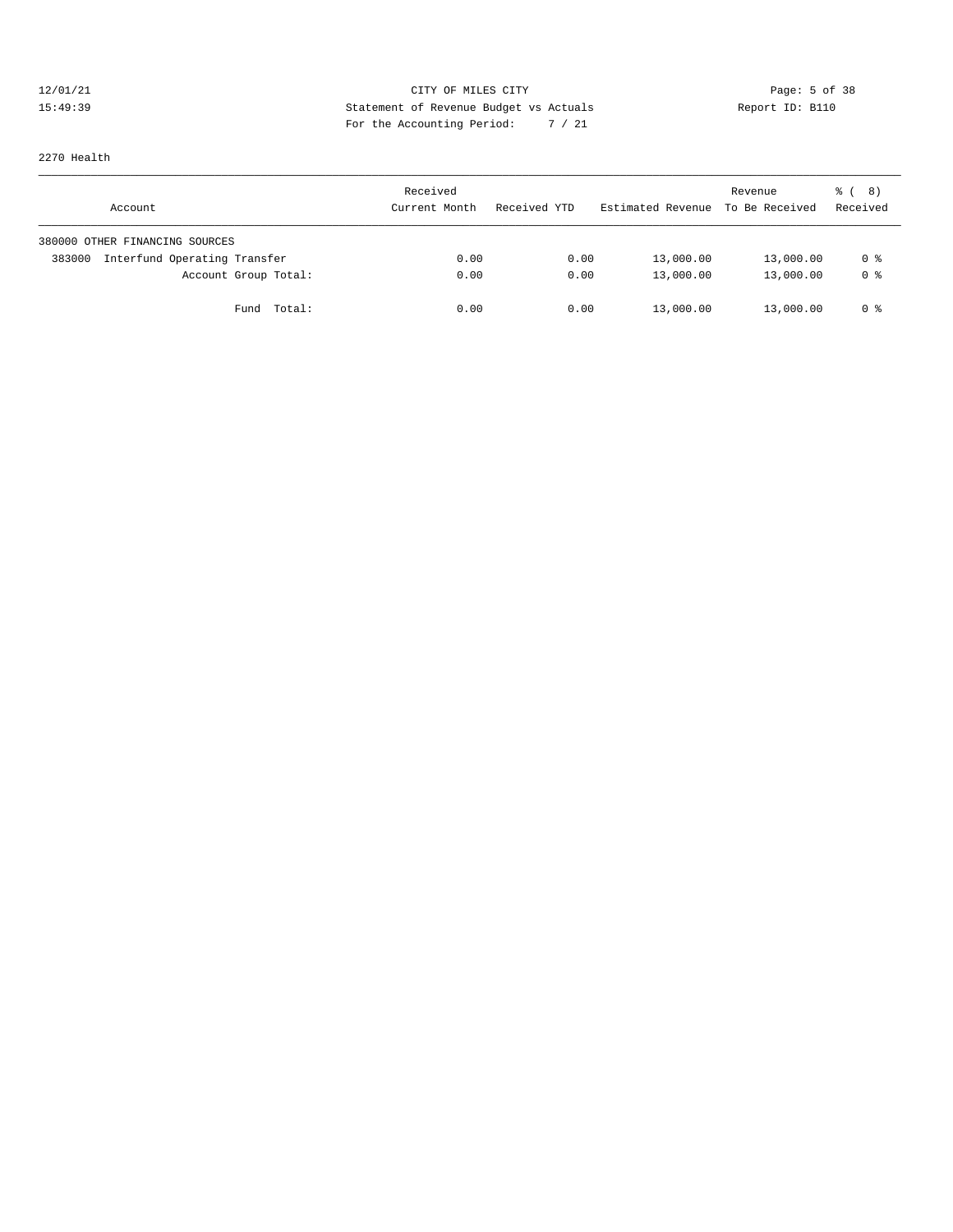## 12/01/21 CITY OF MILES CITY Page: 6 of 38 15:49:39 Statement of Revenue Budget vs Actuals Report ID: B110 For the Accounting Period: 7 / 21

### 2310 TIFD-Downtown

|              |                                        | Received      |              |                   | Revenue        | % (8)           |
|--------------|----------------------------------------|---------------|--------------|-------------------|----------------|-----------------|
|              | Account                                | Current Month | Received YTD | Estimated Revenue | To Be Received | Received        |
| 310000 TAXES |                                        |               |              |                   |                |                 |
| 311010       | Real Property Taxes                    | 989.52        | 989.52       | 193,476.00        | 192,486.48     | 1 <sup>8</sup>  |
| 311020       | Personal Property Taxes                | 325.36        | 325.36       | 4,000.00          | 3,674.64       | 8 %             |
| 312000       | Penalty & Interest on Delinquent Taxes | 71.10         | 71.10        | 0.00              | $-71.10$       | $***$ $ -$      |
|              | Account Group Total:                   | 1,385.98      | 1,385.98     | 197,476.00        | 196,090.02     | 1 <sup>8</sup>  |
|              | 330000 INTERGOVERNMENTAL REVENUES      |               |              |                   |                |                 |
| 331172       | Montana Main St Grant                  | 0.00          | 0.00         | 10,000.00         | 10,000.00      | 0 <sup>8</sup>  |
|              | Account Group Total:                   | 0.00          | 0.00         | 10,000.00         | 10,000.00      | 0 <sup>8</sup>  |
|              | 370000 INVESTMENT EARNINGS             |               |              |                   |                |                 |
| 371010       | Investment Earnings                    | 44.23         | 44.23        | 0.00              | $-44.23$       | $***$ %         |
|              | Account Group Total:                   | 44.23         | 44.23        | 0.00              | $-44.23$       | $***$ $\approx$ |
|              | 380000 OTHER FINANCING SOURCES         |               |              |                   |                |                 |
| 383000       | Interfund Operating Transfer           | 0.00          | 0.00         | 2,000.00          | 2,000.00       | 0 <sup>8</sup>  |
|              | Account Group Total:                   | 0.00          | 0.00         | 2,000.00          | 2,000.00       | 0 <sup>8</sup>  |
|              | Fund Total:                            | 1,430.21      | 1,430.21     | 209,476.00        | 208,045.79     | 1 <sup>8</sup>  |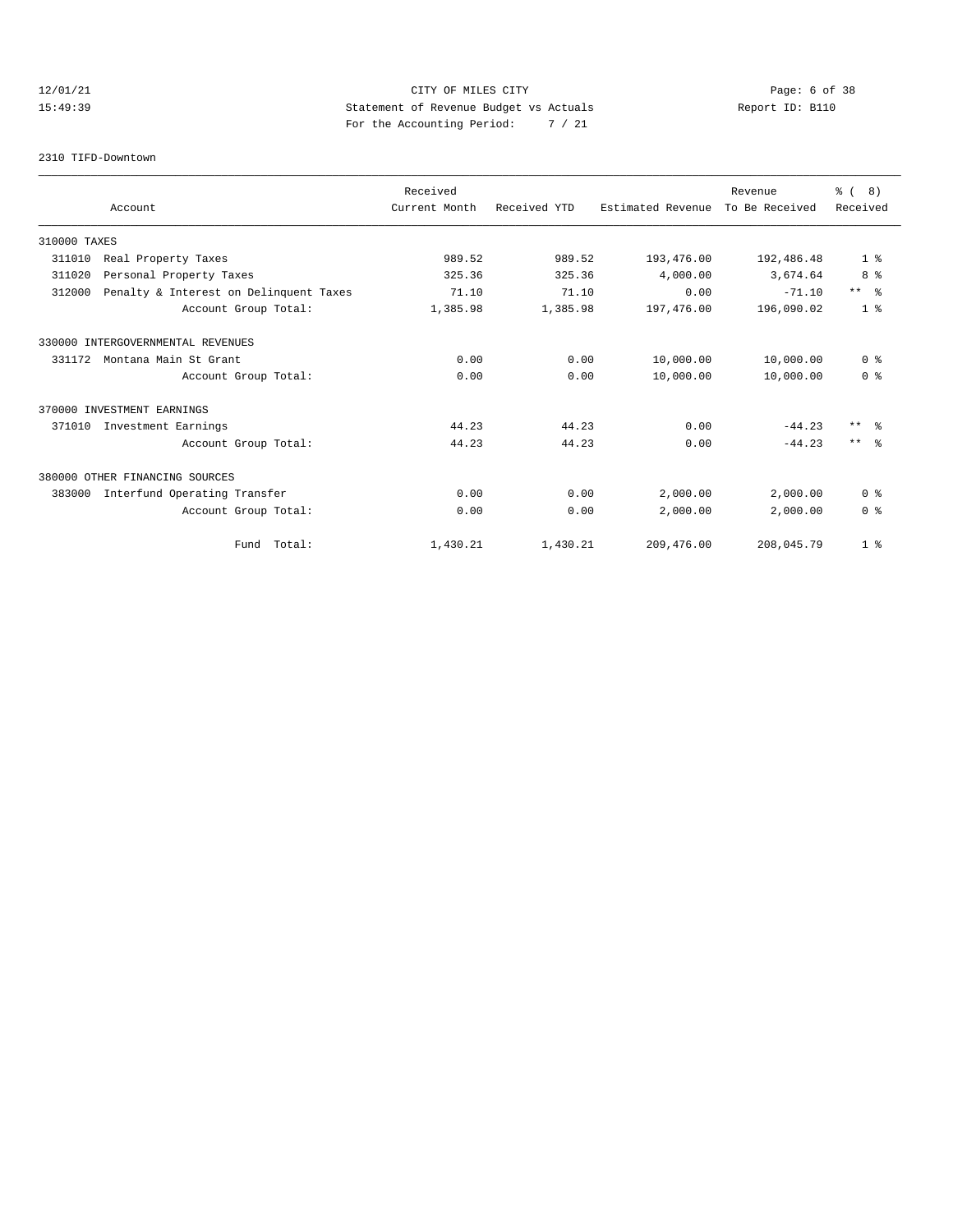## 12/01/21 CITY OF MILES CITY Page: 7 of 38 15:49:39 Statement of Revenue Budget vs Actuals Report ID: B110 For the Accounting Period: 7 / 21

2372 Permissive Medical Levy

|              | Account                                | Received<br>Current Month | Received YTD | Estimated Revenue | Revenue<br>To Be Received | ී ( 8 )<br>Received |
|--------------|----------------------------------------|---------------------------|--------------|-------------------|---------------------------|---------------------|
| 310000 TAXES |                                        |                           |              |                   |                           |                     |
| 311010       | Real Property Taxes                    | 1,812.93                  | 1,812.93     | 282,054.00        | 280,241.07                | 1 %                 |
| 311020       | Personal Property Taxes                | 766.29                    | 766.29       | 6,393.00          | 5,626.71                  | $12*$               |
| 312000       | Penalty & Interest on Delinquent Taxes | 26.24                     | 26.24        | 200.00            | 173.76                    | $13*$               |
|              | Account Group Total:                   | 2,605.46                  | 2,605.46     | 288,647.00        | 286,041.54                | 1 <sup>8</sup>      |
|              | Total:<br>Fund                         | 2,605.46                  | 2,605.46     | 288,647.00        | 286,041.54                | 1 <sup>8</sup>      |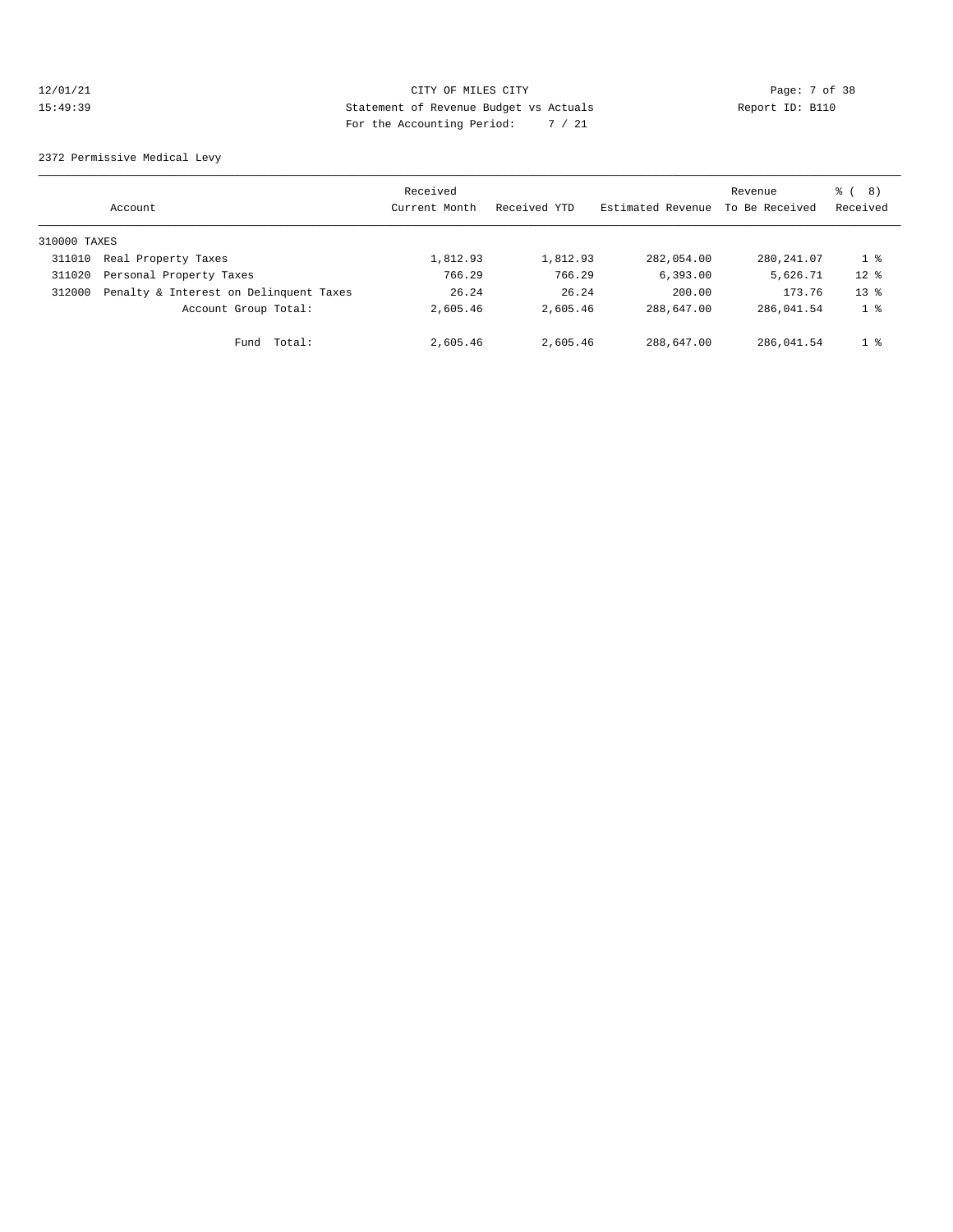## 12/01/21 CITY OF MILES CITY CONTRIBUTE CITY Page: 8 of 38<br>15:49:39 Statement of Revenue Budget vs Actuals Report ID: B110 15:49:39 Statement of Revenue Budget vs Actuals Report ID: B110 For the Accounting Period: 7 / 21

### 2390 DRUG FORFEITURE

| Account                      | Received<br>Current Month | Received YTD | Estimated Revenue To Be Received | Revenue  | <sub>රි</sub> ( 8 )<br>Received |
|------------------------------|---------------------------|--------------|----------------------------------|----------|---------------------------------|
| 350000 FINES AND FORFEITURES |                           |              |                                  |          |                                 |
| Drug Forfeitures<br>351013   | 0.00                      | 0.00         | 3,000.00                         | 3,000.00 | 0 %                             |
| Account Group Total:         | 0.00                      | 0.00         | 3,000.00                         | 3,000.00 | 0 %                             |
| Fund Total:                  | 0.00                      | 0.00         | 3,000.00                         | 3,000.00 | 0 %                             |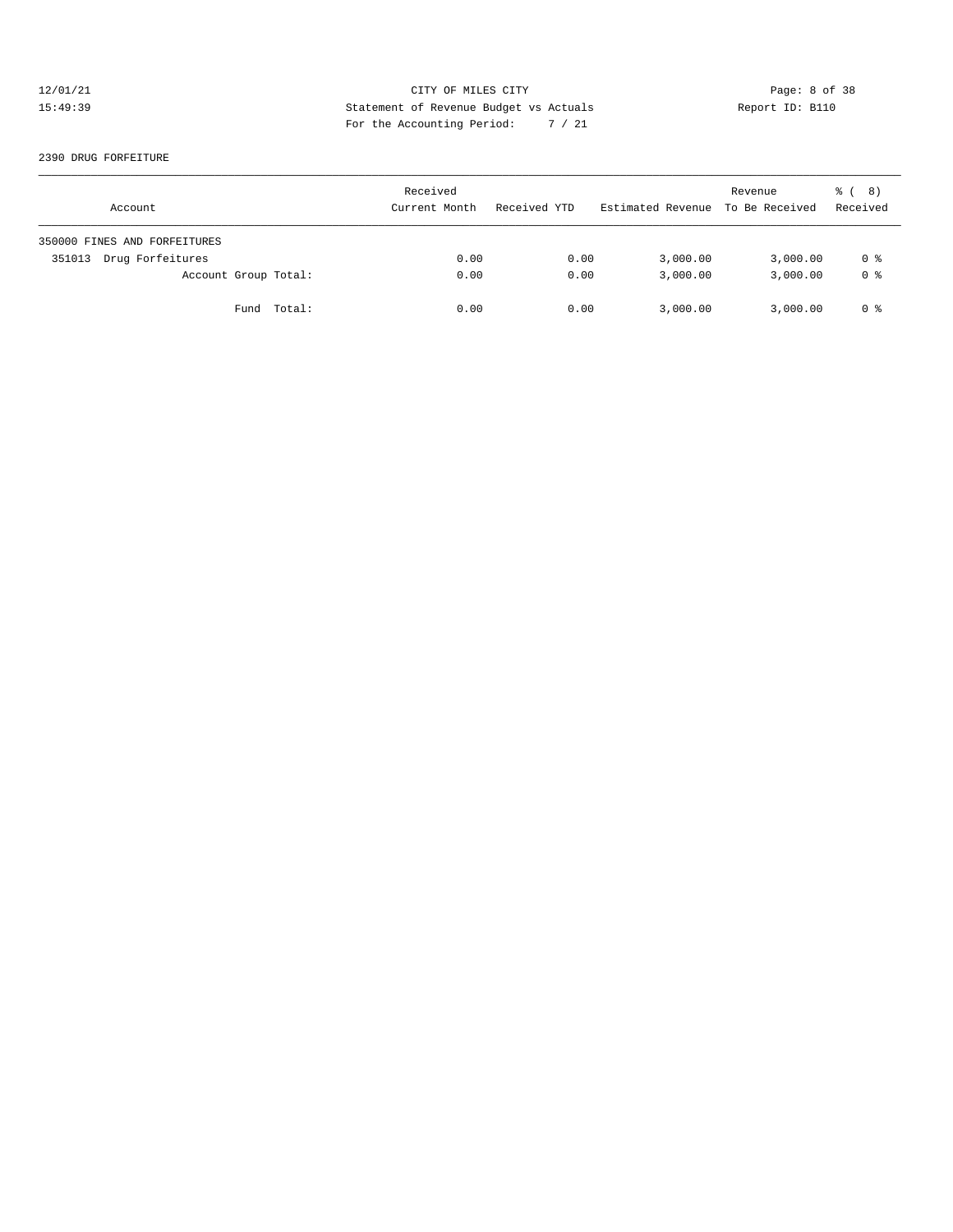## 12/01/21 CITY OF MILES CITY CONTRIBUTE CITY Page: 9 of 38<br>15:49:39 Statement of Revenue Budget vs Actuals Report ID: B110 15:49:39 Statement of Revenue Budget vs Actuals Report ID: B110 For the Accounting Period: 7 / 21

### 2394 BUILDING CODE ENFORCEMENT

| Account                              | Received<br>Current Month | Received YTD | Estimated Revenue | Revenue<br>To Be Received | <sub>රි</sub> ( 8 )<br>Received |
|--------------------------------------|---------------------------|--------------|-------------------|---------------------------|---------------------------------|
| 320000 LICENSES AND PERMITS          |                           |              |                   |                           |                                 |
| Building & Related Permits<br>323010 | 10,325.56                 | 10,325.56    | 99,228.00         | 88,902.44                 | 10 <sub>8</sub>                 |
| Account Group Total:                 | 10,325.56                 | 10,325.56    | 99,228.00         | 88,902.44                 | 10 <sup>8</sup>                 |
| Fund Total:                          | 10,325.56                 | 10,325.56    | 99,228.00         | 88,902.44                 | 10 <sub>8</sub>                 |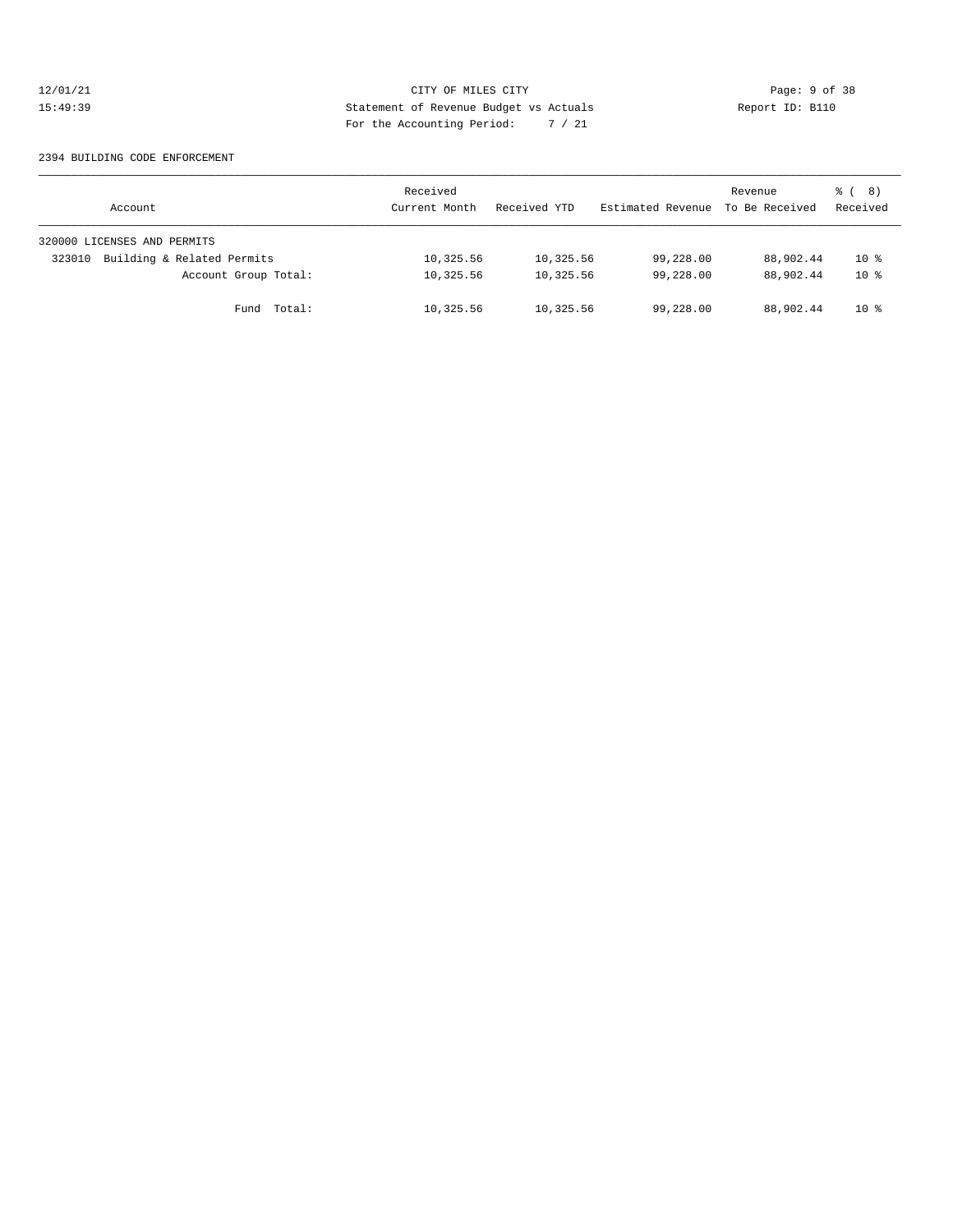## 12/01/21 CITY OF MILES CITY<br>15:49:39 Statement of Revenue Budget vs Actuals<br>15:49:39 Page: 10 of 38 15:49:39 Statement of Revenue Budget vs Actuals Report ID: B110 For the Accounting Period: 7 / 21

2400 LTG M D#165-(Gen City)

|                                                    |        | Received      |              |                   | Revenue        | $\frac{6}{6}$ (<br>8) |
|----------------------------------------------------|--------|---------------|--------------|-------------------|----------------|-----------------------|
| Account                                            |        | Current Month | Received YTD | Estimated Revenue | To Be Received | Received              |
| 360000 MISCELLANEOUS REVENUE                       |        |               |              |                   |                |                       |
| 363010<br>Maintenance Assessments                  |        | 1,710.05      | 1,710.05     | 154,472.00        | 152,761.95     | 1 <sup>°</sup>        |
| Penalty & Interest on Deling Assessments<br>363040 |        | 112.71        | 112.71       | 550.00            | 437.29         | $20*$                 |
| Account Group Total:                               |        | 1,822.76      | 1,822.76     | 155,022.00        | 153, 199. 24   | 1 <sup>8</sup>        |
| 370000 INVESTMENT EARNINGS                         |        |               |              |                   |                |                       |
| 371010<br>Investment Earnings                      |        | 16.01         | 16.01        | 1,100.00          | 1,083.99       | 1 <sup>8</sup>        |
| Account Group Total:                               |        | 16.01         | 16.01        | 1,100.00          | 1,083.99       | 1 <sup>8</sup>        |
| Fund                                               | Total: | 1,838.77      | 1,838.77     | 156,122.00        | 154, 283. 23   | 1 <sup>8</sup>        |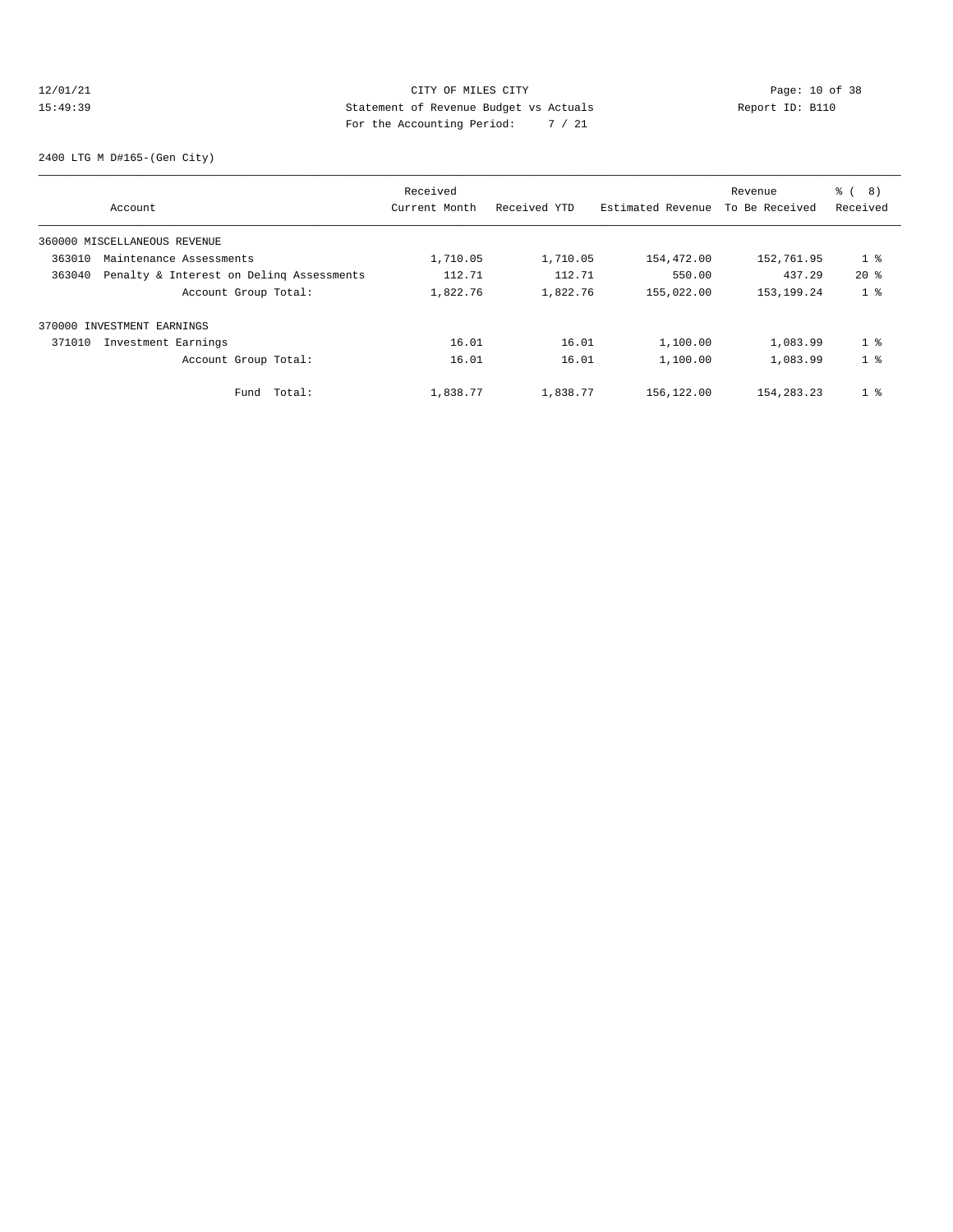## 12/01/21 Page: 11 of 38 CITY OF MILES CITY 15:49:39 Statement of Revenue Budget vs Actuals Report ID: B110 For the Accounting Period: 7 / 21

2420 LTG M D#167-(MilesAddn Etc)

| Account                                            | Received<br>Current Month | Received YTD | Estimated Revenue | Revenue<br>To Be Received | $\frac{6}{6}$ (<br>8)<br>Received |
|----------------------------------------------------|---------------------------|--------------|-------------------|---------------------------|-----------------------------------|
| 360000 MISCELLANEOUS REVENUE                       |                           |              |                   |                           |                                   |
| 363010<br>Maintenance Assessments                  | 226.69                    | 226.69       | 17,557.00         | 17,330.31                 | 1 <sup>8</sup>                    |
| 363040<br>Penalty & Interest on Deling Assessments | 18.77                     | 18.77        | 100.00            | 81.23                     | 19 <sup>8</sup>                   |
| Account Group Total:                               | 245.46                    | 245.46       | 17,657.00         | 17,411.54                 | 1 <sup>8</sup>                    |
| 370000 INVESTMENT EARNINGS                         |                           |              |                   |                           |                                   |
| 371010<br>Investment Earnings                      | 2.99                      | 2.99         | 300.00            | 297.01                    | 1 <sup>8</sup>                    |
| Account Group Total:                               | 2.99                      | 2.99         | 300.00            | 297.01                    | 1 <sup>8</sup>                    |
| Total:<br>Fund                                     | 248.45                    | 248.45       | 17,957.00         | 17,708.55                 | 1 <sup>8</sup>                    |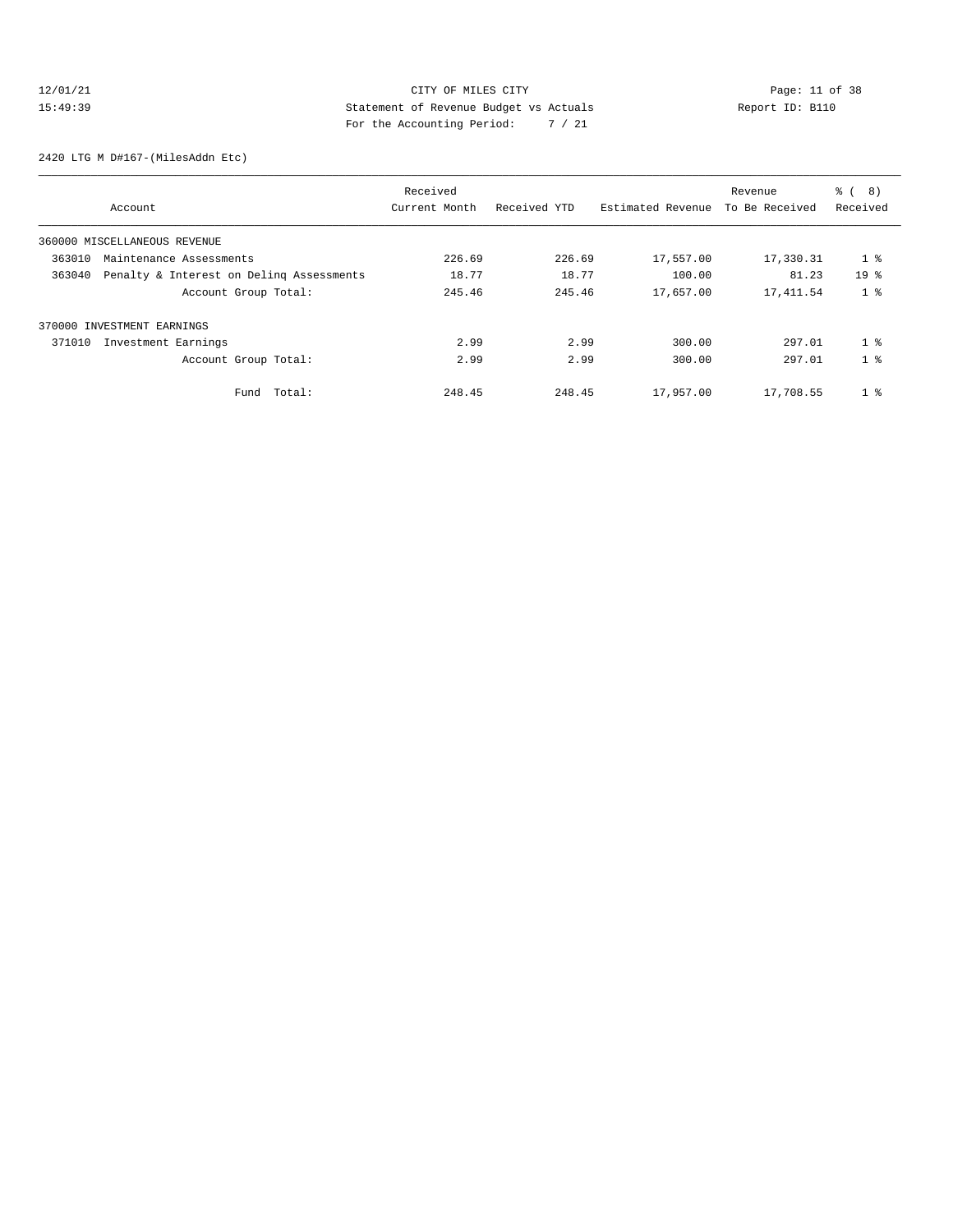## 12/01/21 Page: 12 of 38 CITY OF MILES CITY 15:49:39 Statement of Revenue Budget vs Actuals Report ID: B110 For the Accounting Period: 7 / 21

2430 LTG M D#171-(Balsam Est)

|                                                    | Received      |              |                   | Revenue        | $\frac{6}{6}$ (<br>8) |
|----------------------------------------------------|---------------|--------------|-------------------|----------------|-----------------------|
| Account                                            | Current Month | Received YTD | Estimated Revenue | To Be Received | Received              |
| 360000 MISCELLANEOUS REVENUE                       |               |              |                   |                |                       |
| 363010<br>Maintenance Assessments                  | 0.00          | 0.00         | 8,987.00          | 8,987.00       | 0 %                   |
| Penalty & Interest on Deling Assessments<br>363040 | 0.00          | 0.00         | 15.00             | 15.00          | 0 %                   |
| Account Group Total:                               | 0.00          | 0.00         | 9,002.00          | 9.002.00       | 0 %                   |
| 370000 INVESTMENT EARNINGS                         |               |              |                   |                |                       |
| Investment Earnings<br>371010                      | 0.28          | 0.28         | 300.00            | 299.72         | 0 %                   |
| Account Group Total:                               | 0.28          | 0.28         | 300.00            | 299.72         | 0 <sup>8</sup>        |
| Total:<br>Fund                                     | 0.28          | 0.28         | 9,302.00          | 9,301.72       | 0 %                   |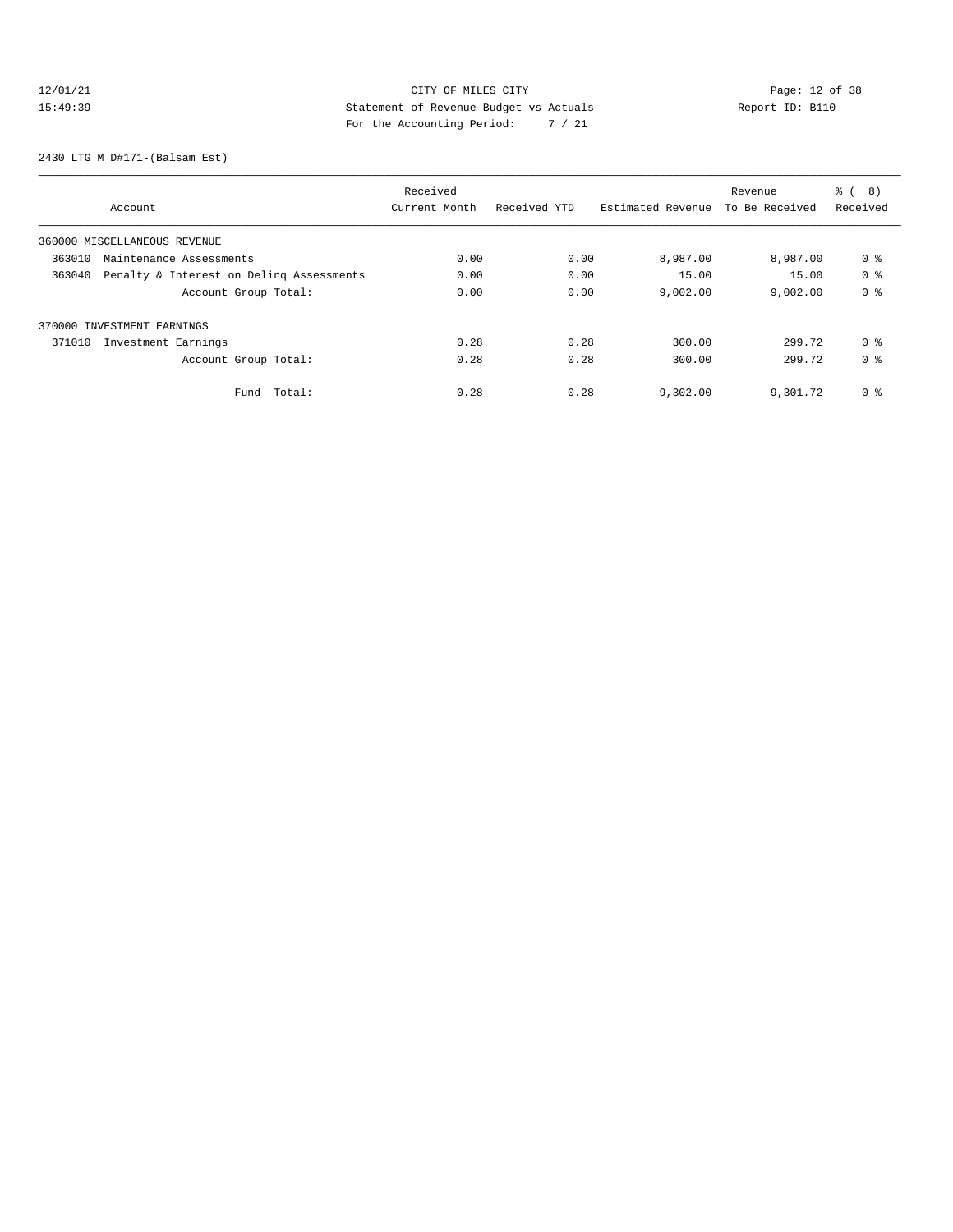## 12/01/21 Page: 13 of 38 CITY OF MILES CITY CHANGES CONTROLLED Page: 13 of 38 15:49:39 Statement of Revenue Budget vs Actuals<br>
The the localistic Revenue Review Contract and the Report ID: B110 For the Accounting Period: 7 / 21

### 2440 LTG M D#172-(Main Str)

|                                   |        | Received      |              |                   | Revenue        | $\frac{6}{6}$ ( 8) |
|-----------------------------------|--------|---------------|--------------|-------------------|----------------|--------------------|
| Account                           |        | Current Month | Received YTD | Estimated Revenue | To Be Received | Received           |
| 360000 MISCELLANEOUS REVENUE      |        |               |              |                   |                |                    |
| 363010<br>Maintenance Assessments |        | 0.00          | 0.00         | 32,308.00         | 32,308.00      | 0 %                |
| Account Group Total:              |        | 0.00          | 0.00         | 32,308.00         | 32,308.00      | 0 <sup>8</sup>     |
| 370000 INVESTMENT EARNINGS        |        |               |              |                   |                |                    |
| Investment Earnings<br>371010     |        | 2.10          | 2.10         | 75.00             | 72.90          | 3 <sup>8</sup>     |
| Account Group Total:              |        | 2.10          | 2.10         | 75.00             | 72.90          | 3 <sup>8</sup>     |
| Fund                              | Total: | 2.10          | 2.10         | 32,383.00         | 32,380.90      | 0 <sup>8</sup>     |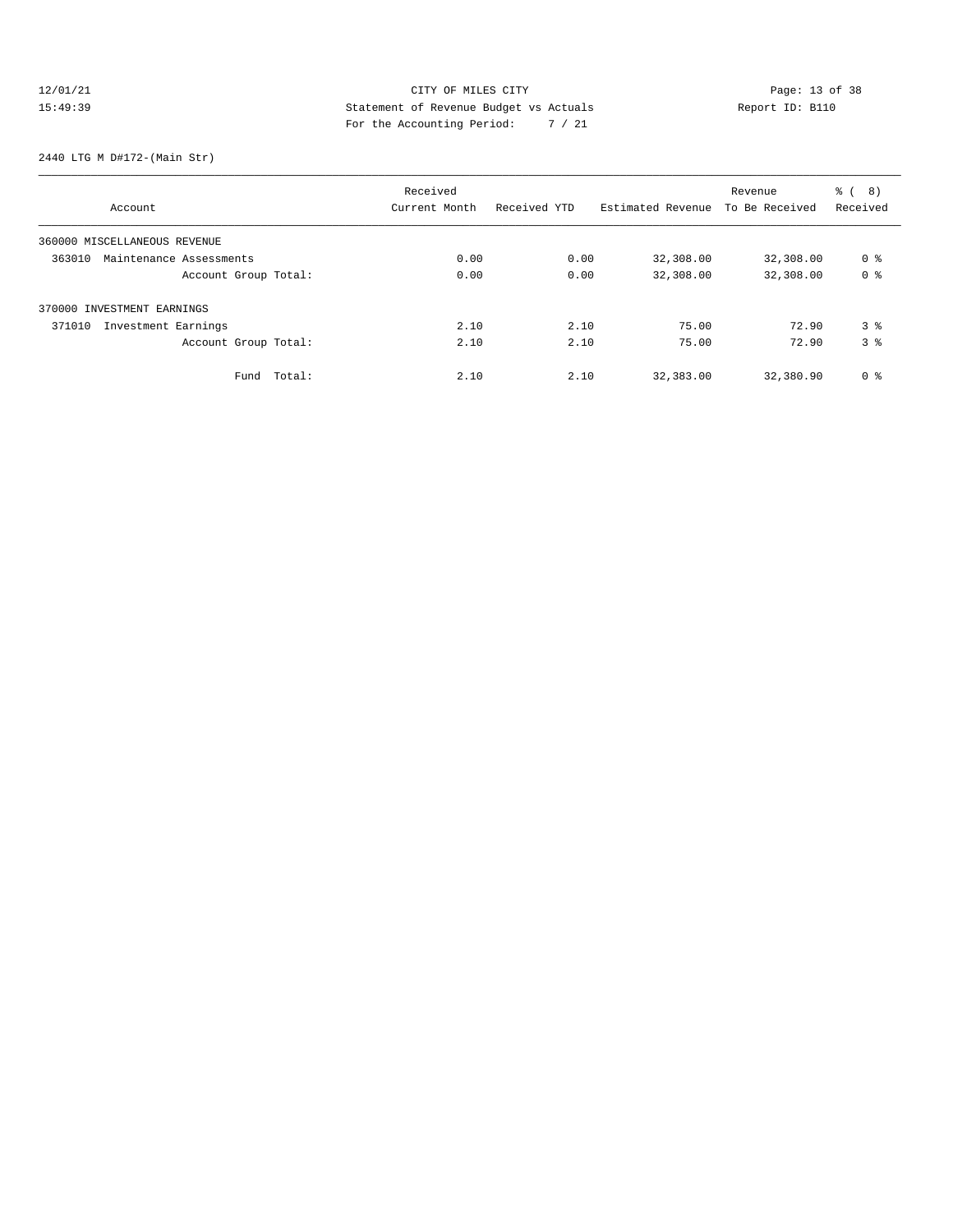## 12/01/21 Page: 14 of 38 15:49:39 Statement of Revenue Budget vs Actuals Report ID: B110 For the Accounting Period: 7 / 21

2450 LTG M D#195-(SG-Trico)

| Account                                            | Received<br>Current Month | Received YTD | Estimated Revenue | Revenue<br>To Be Received | ී (<br>8)<br>Received |
|----------------------------------------------------|---------------------------|--------------|-------------------|---------------------------|-----------------------|
| 360000 MISCELLANEOUS REVENUE                       |                           |              |                   |                           |                       |
| 363010<br>Maintenance Assessments                  | 56.12                     | 56.12        | 7,085.00          | 7,028.88                  | 1 <sup>°</sup>        |
| 363040<br>Penalty & Interest on Deling Assessments | 2.51                      | 2.51         | 0.00              | $-2.51$                   | $***$ $ -$            |
| Account Group Total:                               | 58.63                     | 58.63        | 7,085.00          | 7.026.37                  | 1 <sup>8</sup>        |
| 370000 INVESTMENT EARNINGS                         |                           |              |                   |                           |                       |
| Investment Earnings<br>371010                      | 0.20                      | 0.20         | 75.00             | 74.80                     | 0 %                   |
| Account Group Total:                               | 0.20                      | 0.20         | 75.00             | 74.80                     | 0 %                   |
| Total:<br>Fund                                     | 58.83                     | 58.83        | 7,160.00          | 7,101.17                  | 1 <sup>8</sup>        |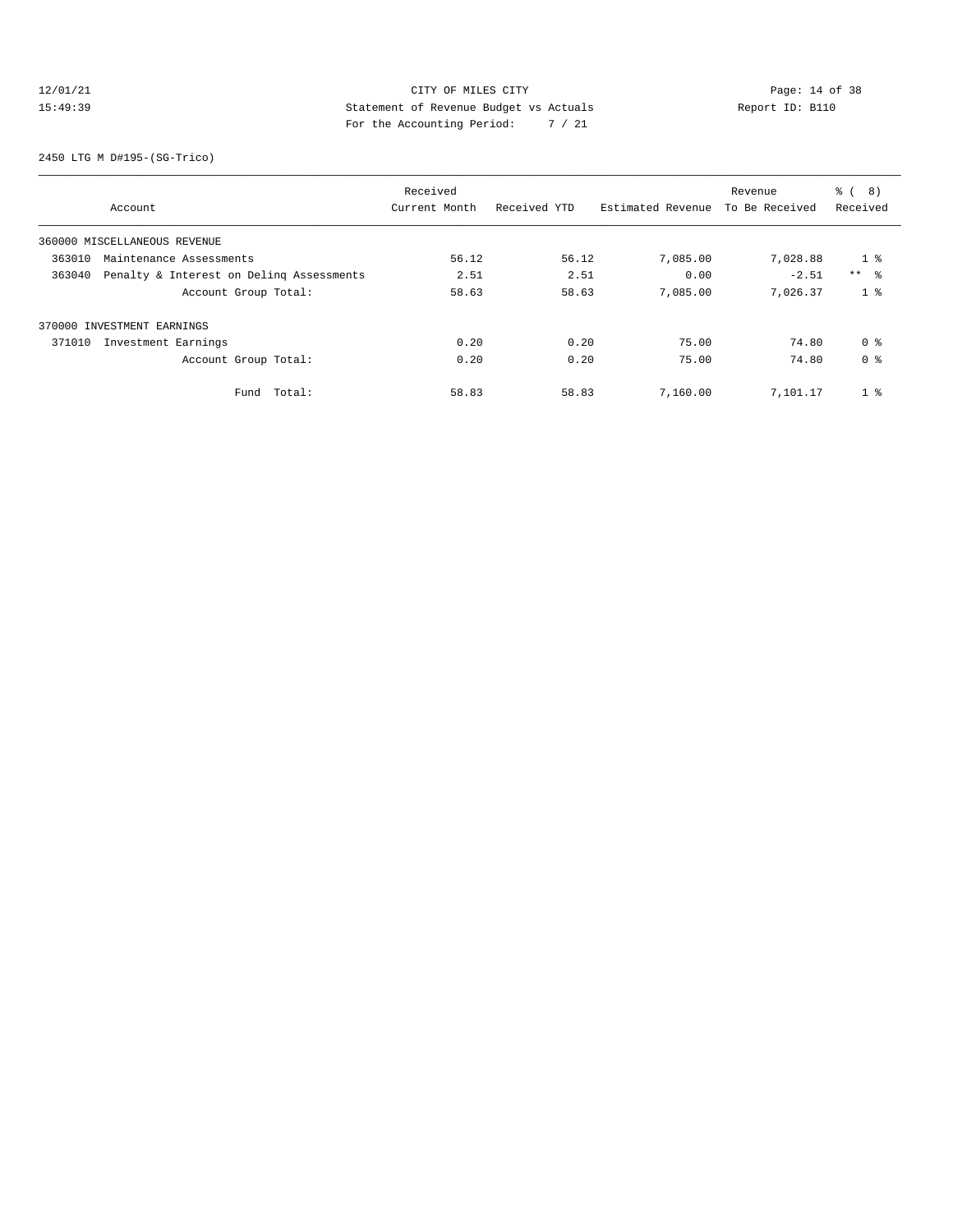## 12/01/21 Page: 15 of 38<br>15:49:39 Statement of Revenue Budget vs Actuals Report ID: B110<br>15:49:39 15:49:39 Statement of Revenue Budget vs Actuals Report ID: B110 For the Accounting Period: 7 / 21

2470 LTG M D#202-(SG-MDU&NV)

| Account                                            | Received<br>Current Month | Received YTD | Estimated Revenue | Revenue<br>To Be Received | ී (<br>8)<br>Received |
|----------------------------------------------------|---------------------------|--------------|-------------------|---------------------------|-----------------------|
| 360000 MISCELLANEOUS REVENUE                       |                           |              |                   |                           |                       |
| 363010<br>Maintenance Assessments                  | 21.06                     | 21.06        | 5,295.00          | 5,273.94                  | 0 %                   |
| 363040<br>Penalty & Interest on Deling Assessments | 0.94                      | 0.94         | 0.00              | $-0.94$                   | $***$ $\approx$       |
| Account Group Total:                               | 22.00                     | 22.00        | 5,295.00          | 5,273.00                  | 0 %                   |
| 370000 INVESTMENT EARNINGS                         |                           |              |                   |                           |                       |
| 371010<br>Investment Earnings                      | 0.80                      | 0.80         | 50.00             | 49.20                     | 2 <sup>8</sup>        |
| Account Group Total:                               | 0.80                      | 0.80         | 50.00             | 49.20                     | 2 <sup>8</sup>        |
| Total:<br>Fund                                     | 22.80                     | 22.80        | 5,345.00          | 5,322.20                  | 0 %                   |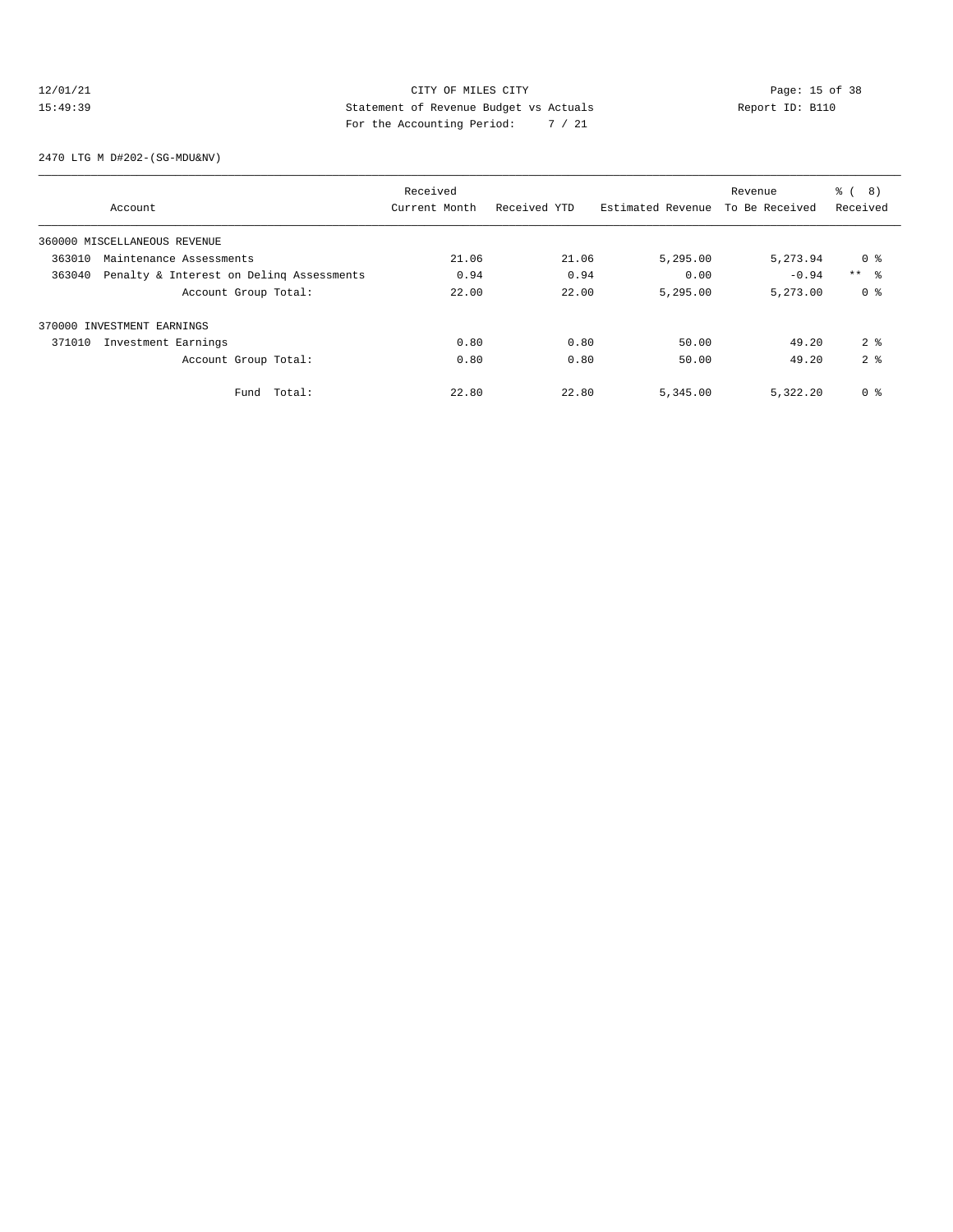## 12/01/21 CITY OF MILES CITY<br>15:49:39 Statement of Revenue Budget vs Actuals<br>15:49:39 Page: 16 of 38 15:49:39 Statement of Revenue Budget vs Actuals Report ID: B110 For the Accounting Period: 7 / 21

2480 LTG M M#173-(Milestown Estates)

| Account                                            | Received<br>Current Month | Received YTD | Estimated Revenue | Revenue<br>To Be Received | ී (<br>8)<br>Received |
|----------------------------------------------------|---------------------------|--------------|-------------------|---------------------------|-----------------------|
| 360000 MISCELLANEOUS REVENUE                       |                           |              |                   |                           |                       |
| 363010<br>Maintenance Assessments                  | 249.75                    | 249.75       | 3,183.00          | 2,933.25                  | 8 %                   |
| 363040<br>Penalty & Interest on Deling Assessments | 11.17                     | 11.17        | 8.00              | $-3.17$                   | $140*$                |
| Account Group Total:                               | 260.92                    | 260.92       | 3,191.00          | 2,930.08                  | 8 %                   |
| 370000 INVESTMENT EARNINGS                         |                           |              |                   |                           |                       |
| Investment Earnings<br>371010                      | 0.29                      | 0.29         | 20.00             | 19.71                     | 1 <sup>8</sup>        |
| Account Group Total:                               | 0.29                      | 0.29         | 20.00             | 19.71                     | 1 <sup>8</sup>        |
| Fund Total:                                        | 261.21                    | 261.21       | 3,211.00          | 2,949.79                  | 8 %                   |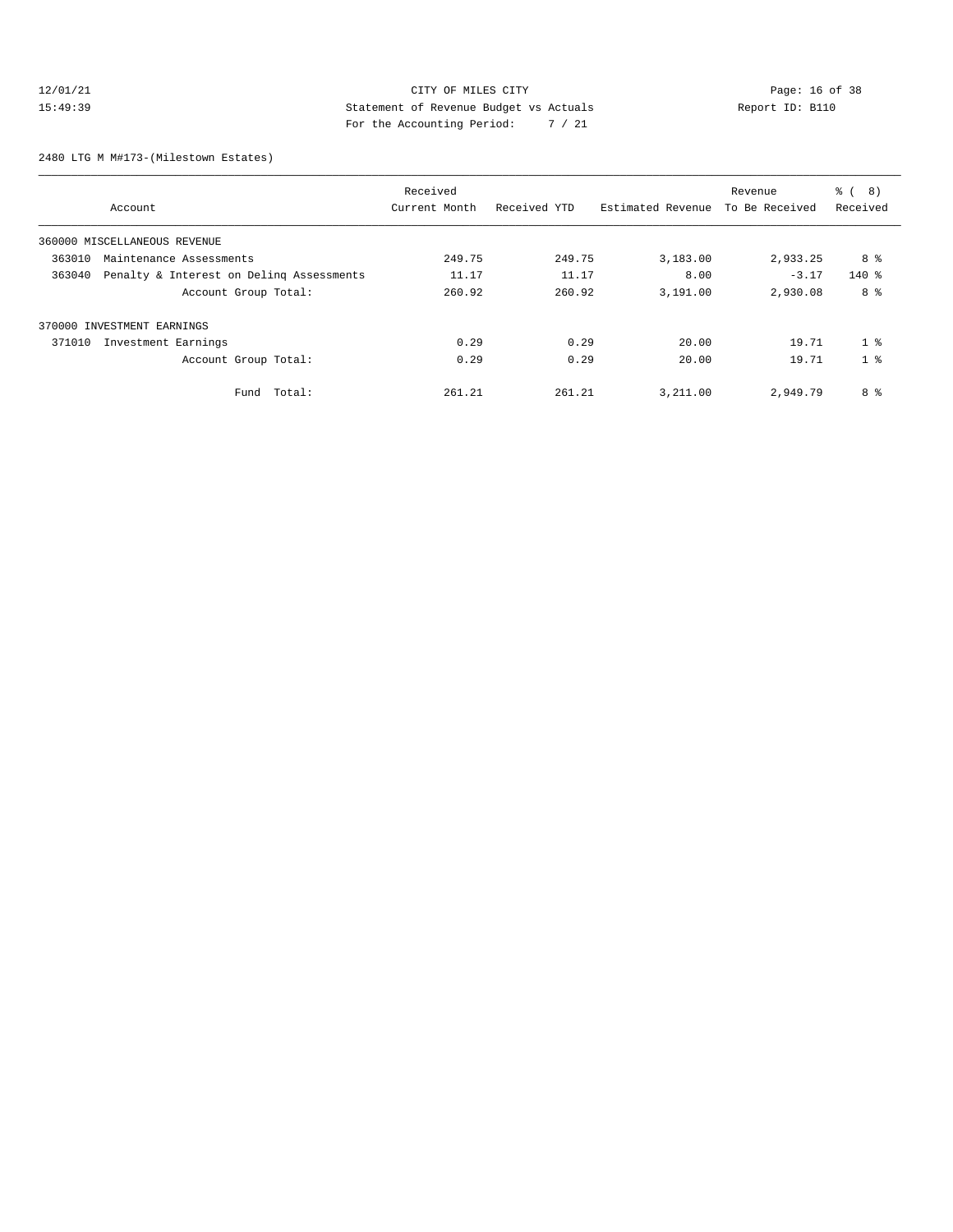## 12/01/21 CITY OF MILES CITY<br>15:49:39 Statement of Revenue Budget vs Actuals Report ID: B110<br>15:49:39 Report ID: B110 15:49:39 Statement of Revenue Budget vs Actuals Report ID: B110 For the Accounting Period: 7 / 21

2510 STR MAINT DIST #204

| Account                                            | Received<br>Current Month | Received YTD | Estimated Revenue | Revenue<br>To Be Received | $\frac{6}{3}$ ( 8)<br>Received |
|----------------------------------------------------|---------------------------|--------------|-------------------|---------------------------|--------------------------------|
| 360000 MISCELLANEOUS REVENUE                       |                           |              |                   |                           |                                |
| 363010<br>Maintenance Assessments                  | 16,048.54                 | 16,048.54    | 1,861,961.00      | 1,845,912.46              | 1 <sup>°</sup>                 |
| 363040<br>Penalty & Interest on Deling Assessments | 938.43                    | 938.43       | 4,000.00          | 3,061.57                  | $23$ $%$                       |
| Account Group Total:                               | 16,986.97                 | 16,986.97    | 1,865,961.00      | 1,848,974.03              | 1 <sup>8</sup>                 |
| 370000 INVESTMENT EARNINGS                         |                           |              |                   |                           |                                |
| Investment Earnings<br>371010                      | 83.75                     | 83.75        | 10,000.00         | 9,916.25                  | 1 <sup>°</sup>                 |
| Account Group Total:                               | 83.75                     | 83.75        | 10,000.00         | 9,916.25                  | 1 <sup>8</sup>                 |
| 380000 OTHER FINANCING SOURCES                     |                           |              |                   |                           |                                |
| 383000<br>Interfund Operating Transfer             | 0.00                      | 0.00         | 132,524.00        | 132,524.00                | 0 %                            |
| Account Group Total:                               | 0.00                      | 0.00         | 132,524.00        | 132,524.00                | 0 <sup>8</sup>                 |
| Total:<br>Fund                                     | 17,070.72                 | 17,070.72    | 2,008,485.00      | 1,991,414.28              | 1 <sup>8</sup>                 |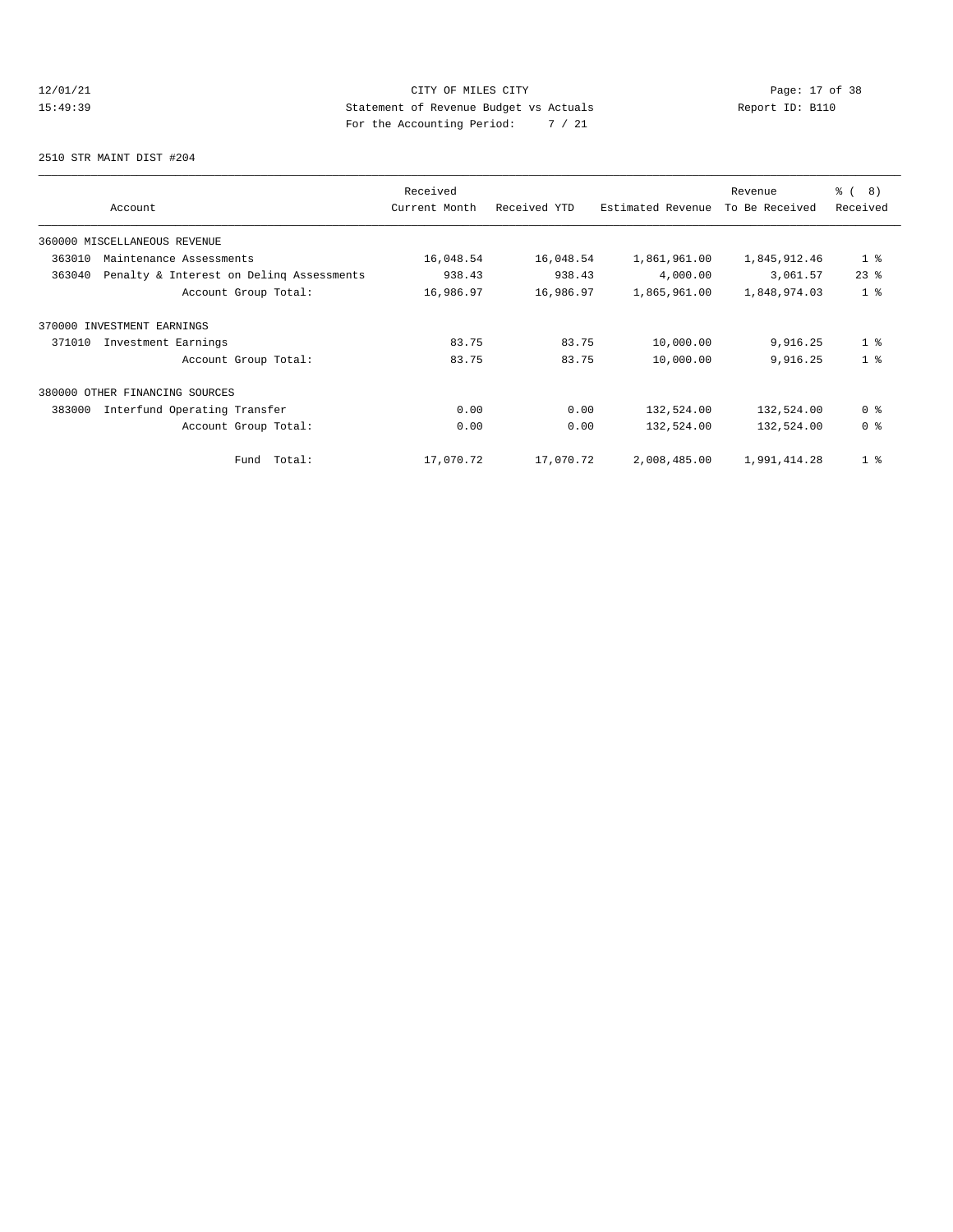## 12/01/21 CITY OF MILES CITY<br>15:49:39 2011 15:49:39 21 21:49:39 21:49:39 21:49:39 21:49:39 21:00 21:00 21:00 21:00 21:00 21:00 21:00 21:00<br>21:00 21:00 21:00 21:00 21:00 21:00 21:00 21:00 21:00 21:00 21:00 21:00 21:00 21:00 15:49:39 Statement of Revenue Budget vs Actuals Report ID: B110 For the Accounting Period: 7 / 21

2520 STR MAINT DIST #205

| Account                                            | Received<br>Current Month | Received YTD | Estimated Revenue | Revenue<br>To Be Received | $\frac{6}{3}$ ( 8)<br>Received |
|----------------------------------------------------|---------------------------|--------------|-------------------|---------------------------|--------------------------------|
| 360000 MISCELLANEOUS REVENUE                       |                           |              |                   |                           |                                |
| 363010<br>Maintenance Assessments                  | 2,854.48                  | 2,854.48     | 262,927.00        | 260,072.52                | $1 \circ$                      |
| 363040<br>Penalty & Interest on Deling Assessments | 189.52                    | 189.52       | 1,000.00          | 810.48                    | $19*$                          |
| Account Group Total:                               | 3,044.00                  | 3,044.00     | 263,927.00        | 260,883.00                | 1 <sup>8</sup>                 |
| 370000 INVESTMENT EARNINGS                         |                           |              |                   |                           |                                |
| 371010<br>Investment Earnings                      | 45.02                     | 45.02        | 4,000.00          | 3,954.98                  | 1 <sup>°</sup>                 |
| Account Group Total:                               | 45.02                     | 45.02        | 4,000.00          | 3,954.98                  | 1 <sup>8</sup>                 |
| 380000 OTHER FINANCING SOURCES                     |                           |              |                   |                           |                                |
| Interfund Operating Transfer<br>383000             | 0.00                      | 0.00         | 33,131.00         | 33,131.00                 | 0 %                            |
| Account Group Total:                               | 0.00                      | 0.00         | 33,131.00         | 33,131.00                 | 0 <sup>8</sup>                 |
| Fund Total:                                        | 3,089.02                  | 3,089.02     | 301,058.00        | 297,968.98                | 1 <sup>8</sup>                 |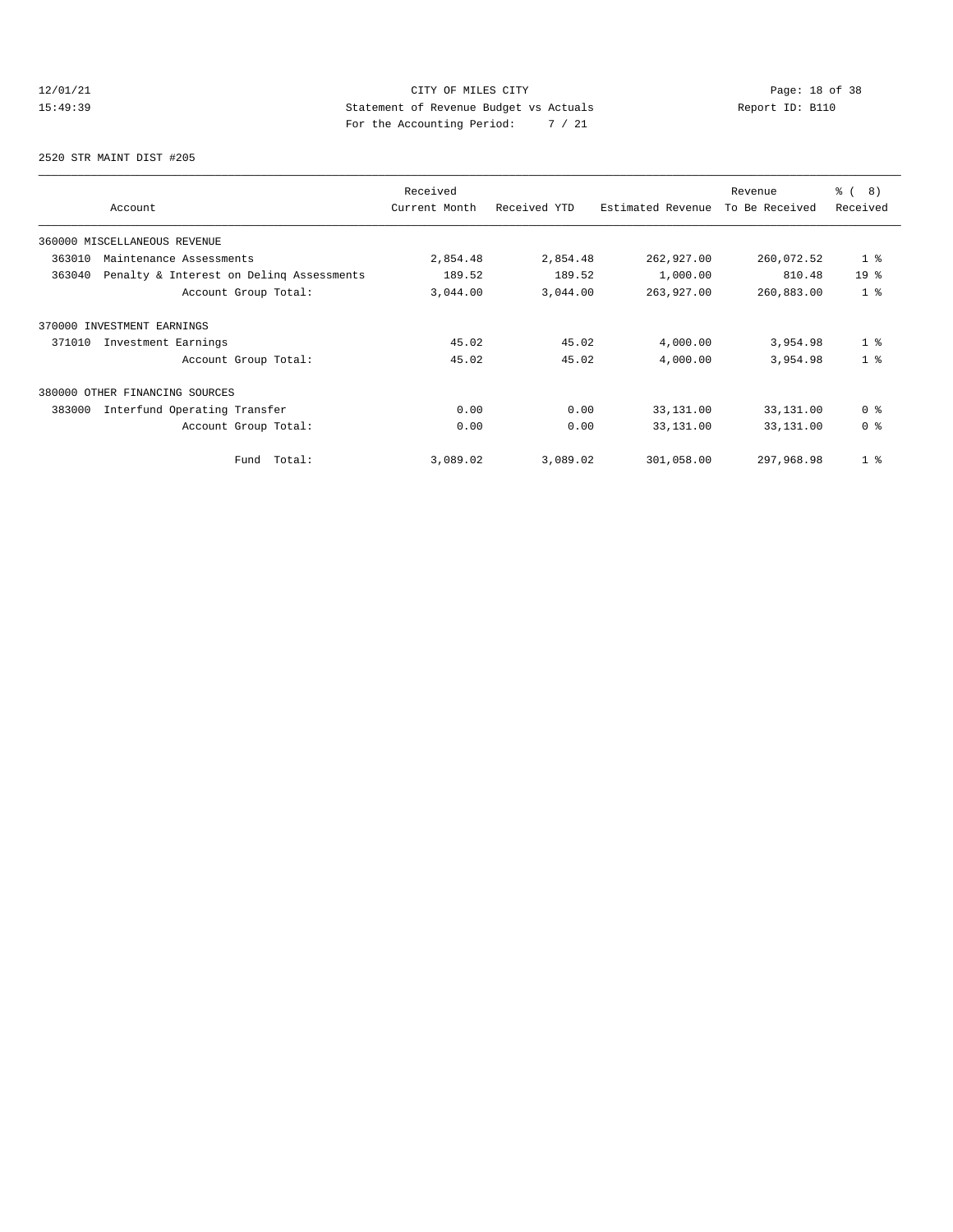## 12/01/21 Page: 19 of 38<br>15:49:39 Statement of Revenue Budget vs Actuals Report ID: B110<br>-15:49:39 Statement of Revenue Budget vs Actuals Report ID: B110 For the Accounting Period: 7 / 21

2540 STR MAINT DIST#207-(MILESTOWN ESTATES)

| Account                                            | Received<br>Current Month | Received YTD | Estimated Revenue | Revenue<br>To Be Received | ී (<br>8)<br>Received |
|----------------------------------------------------|---------------------------|--------------|-------------------|---------------------------|-----------------------|
| 360000 MISCELLANEOUS REVENUE                       |                           |              |                   |                           |                       |
| 363010<br>Maintenance Assessments                  | 332.56                    | 332.56       | 5,237.00          | 4,904.44                  | 6 %                   |
| 363040<br>Penalty & Interest on Deling Assessments | 31.57                     | 31.57        | 0.00              | $-31.57$                  | $***$ $\approx$       |
| Account Group Total:                               | 364.13                    | 364.13       | 5,237.00          | 4,872.87                  | 7 %                   |
| 370000 INVESTMENT EARNINGS                         |                           |              |                   |                           |                       |
| 371010<br>Investment Earnings                      | 0.77                      | 0.77         | 100.00            | 99.23                     | 1 <sup>8</sup>        |
| Account Group Total:                               | 0.77                      | 0.77         | 100.00            | 99.23                     | 1 <sup>8</sup>        |
| Fund Total:                                        | 364.90                    | 364.90       | 5,337.00          | 4,972.10                  | 7 %                   |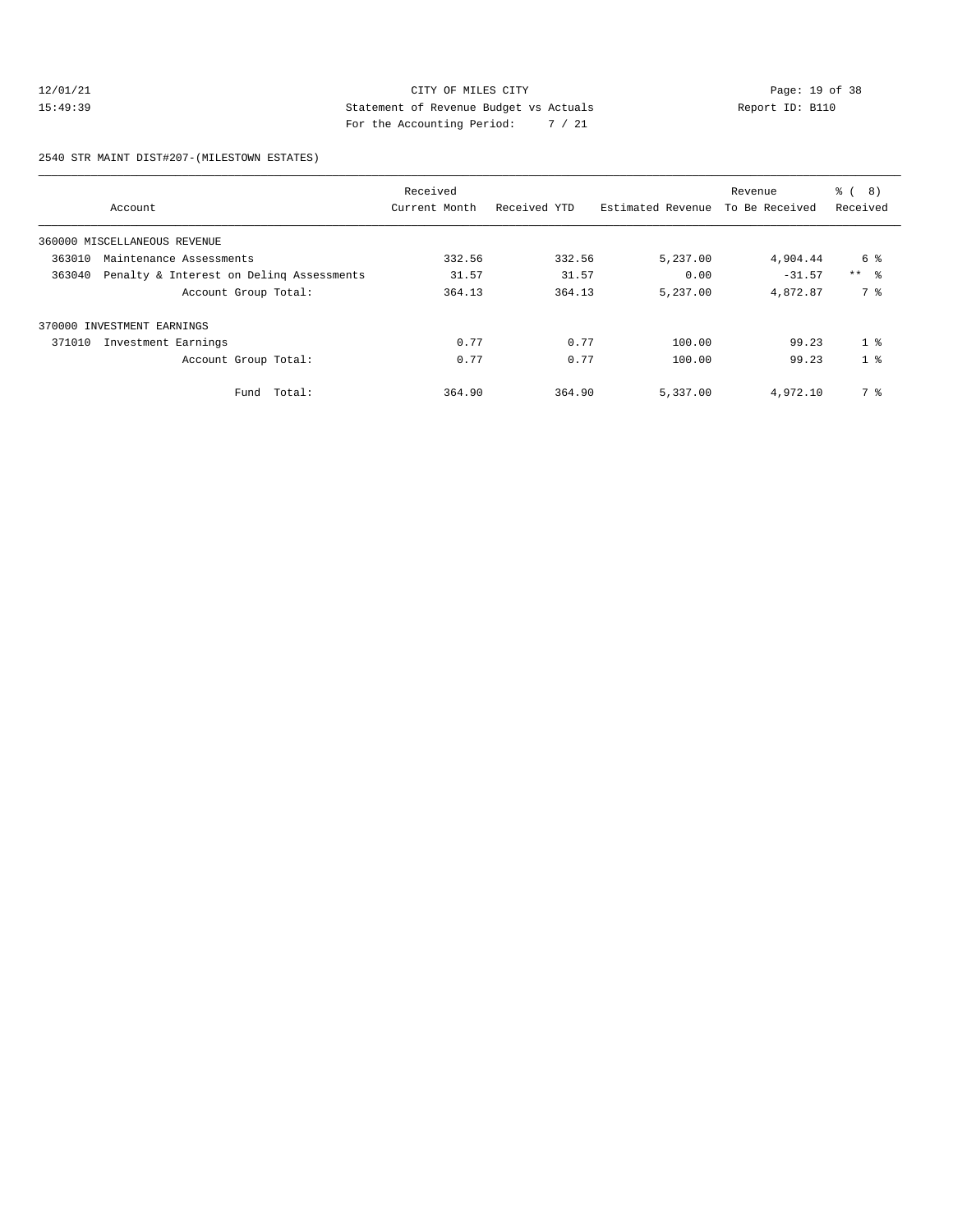## 12/01/21 CITY OF MILES CITY<br>15:49:39 Statement of Revenue Budget vs Actuals<br>15:49:39 Statement of Revenue Budget vs Actuals<br>15:49:39 Report ID: B110 15:49:39 Statement of Revenue Budget vs Actuals Report ID: B110 For the Accounting Period: 7 / 21

### 2701 Fire Grants

|        |                                   |        | Received      |              |                   | Revenue        | $\frac{6}{6}$ (<br>8) |
|--------|-----------------------------------|--------|---------------|--------------|-------------------|----------------|-----------------------|
|        | Account                           |        | Current Month | Received YTD | Estimated Revenue | To Be Received | Received              |
|        | 330000 INTERGOVERNMENTAL REVENUES |        |               |              |                   |                |                       |
| 331113 | FEMA -Projects                    |        | 0.00          | 0.00         | 300,000.00        | 300,000.00     | 0 %                   |
|        | Account Group Total:              |        | 0.00          | 0.00         | 300,000.00        | 300,000.00     | 0 <sup>8</sup>        |
|        | 360000 MISCELLANEOUS REVENUE      |        |               |              |                   |                |                       |
| 362020 | MISC REVENUE                      |        | 0.00          | 0.00         | 25,000.00         | 25,000.00      | 0 %                   |
| 365040 | DONATIONS-FIRE/AMB                |        | 0.00          | 0.00         | 350.00            | 350.00         | 0 %                   |
| 367000 | Sale of Junk or Salvage           |        | 0.00          | 0.00         | 1,000.00          | 1,000.00       | 0 %                   |
|        | Account Group Total:              |        | 0.00          | 0.00         | 26,350.00         | 26,350.00      | 0 %                   |
|        | Fund                              | Total: | 0.00          | 0.00         | 326,350.00        | 326,350.00     | 0 %                   |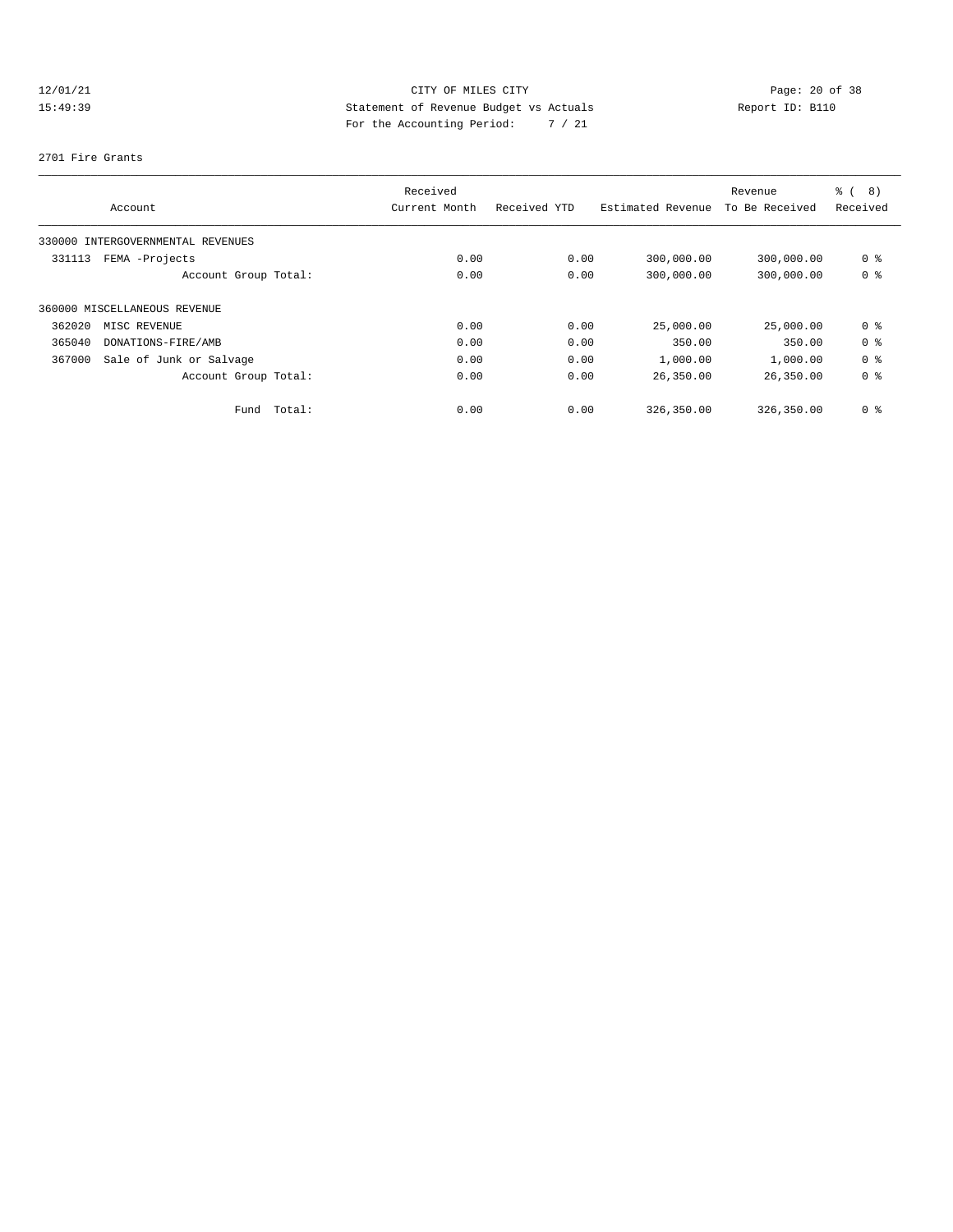## 12/01/21 CITY OF MILES CITY<br>15:49:39 Statement of Revenue Budget vs Actuals<br>15:49:39 Page: 21 of 38<br>15:49:39 Page: 21 of 38 15:49:39 Statement of Revenue Budget vs Actuals Report ID: B110 For the Accounting Period: 7 / 21

2820 GAS TAX

| Account                              | Received<br>Current Month | Received YTD | Estimated Revenue | Revenue<br>To Be Received | <sub>රි</sub> ( 8 )<br>Received |
|--------------------------------------|---------------------------|--------------|-------------------|---------------------------|---------------------------------|
| 330000 INTERGOVERNMENTAL REVENUES    |                           |              |                   |                           |                                 |
| Gasoline Tax Apportionment<br>335040 | 14,011.78                 | 14,011.78    | 168,142.00        | 154,130.22                | 8 %                             |
| Account Group Total:                 | 14,011.78                 | 14,011.78    | 168,142.00        | 154,130.22                | 8 %                             |
| Fund Total:                          | 14,011.78                 | 14,011.78    | 168,142.00        | 154,130.22                | 8 %                             |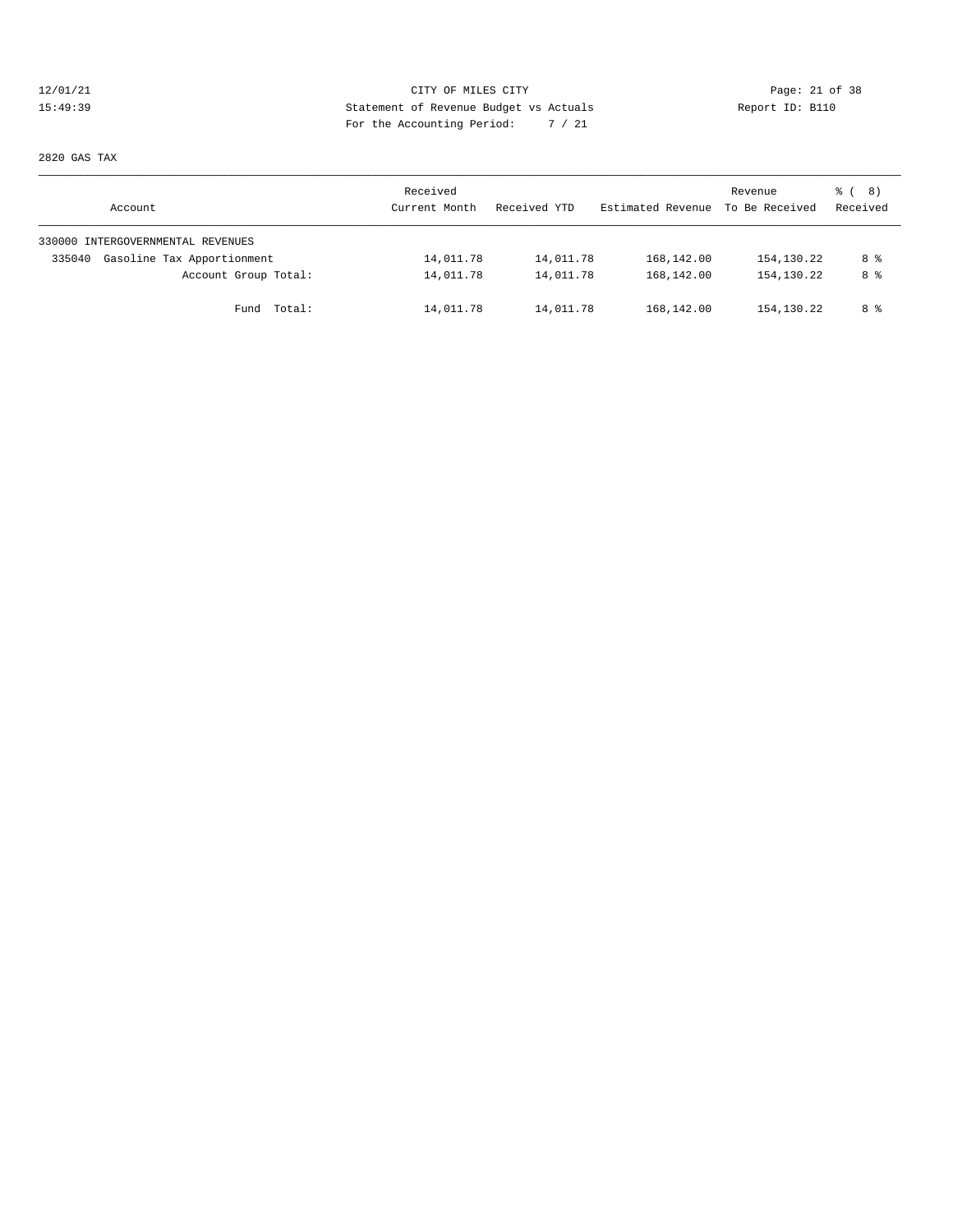## 12/01/21 Page: 22 of 38 15:49:39 Statement of Revenue Budget vs Actuals Report ID: B110 For the Accounting Period: 7 / 21

### 2821 HB473- Fuel Tax

|                                        | Received      |              |                   | Revenue        | $\frac{6}{6}$ ( 8) |
|----------------------------------------|---------------|--------------|-------------------|----------------|--------------------|
| Account                                | Current Month | Received YTD | Estimated Revenue | To Be Received | Received           |
| 330000 INTERGOVERNMENTAL REVENUES      |               |              |                   |                |                    |
| 335041<br>HB473                        | 0.00          | 0.00         | 200,000.00        | 200,000.00     | 0 %                |
| Account Group Total:                   | 0.00          | 0.00         | 200,000.00        | 200,000.00     | 0 <sup>8</sup>     |
| 380000 OTHER FINANCING SOURCES         |               |              |                   |                |                    |
| Interfund Operating Transfer<br>383000 | 0.00          | 0.00         | 10,000.00         | 10,000.00      | 0 %                |
| Account Group Total:                   | 0.00          | 0.00         | 10,000.00         | 10,000.00      | 0 %                |
| Fund<br>Total:                         | 0.00          | 0.00         | 210,000.00        | 210,000.00     | 0 %                |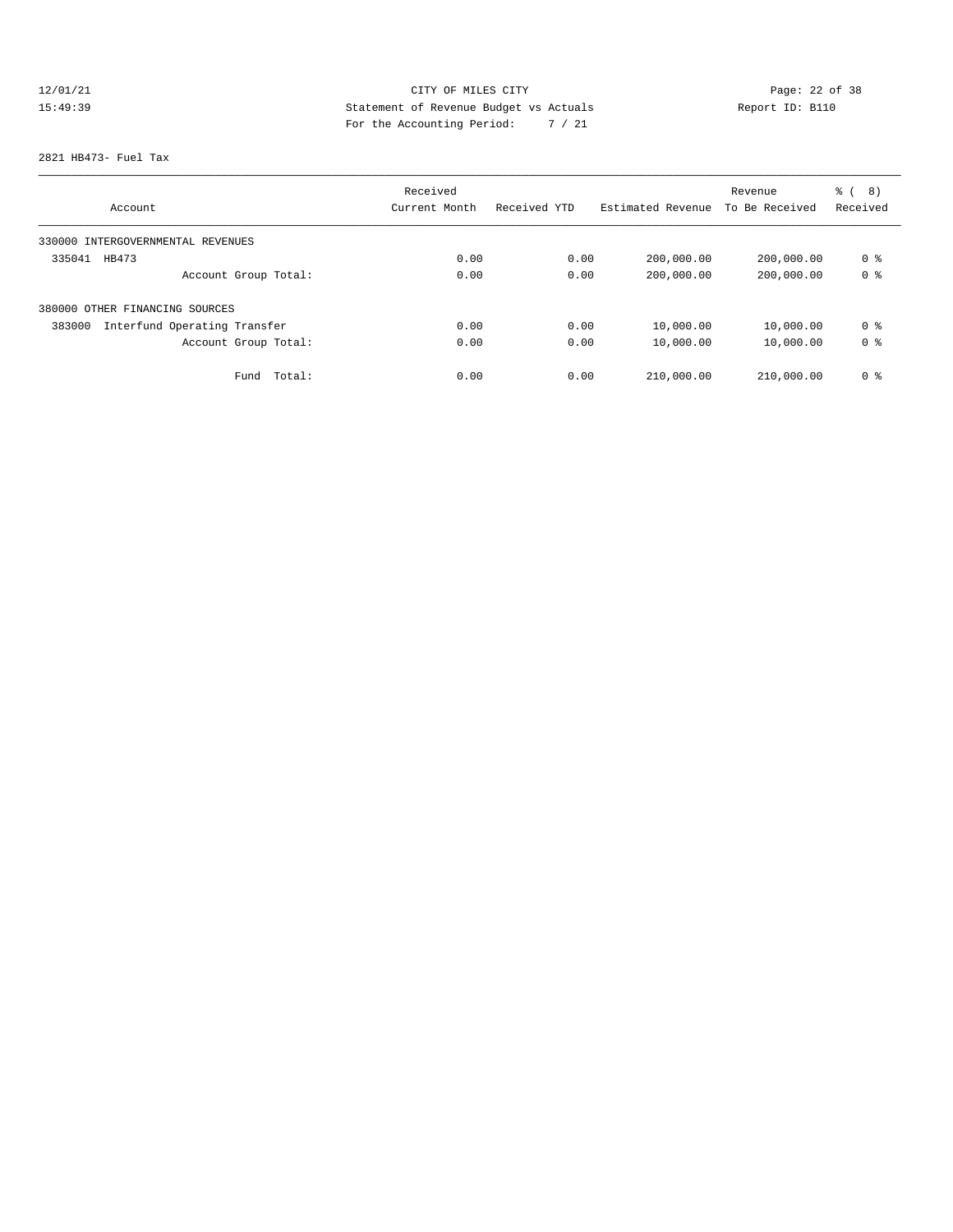## 12/01/21 Page: 23 of 38 15:49:39 Statement of Revenue Budget vs Actuals Report ID: B110 For the Accounting Period: 7 / 21

2850 Southeastern Montana Dispatch-911

| Account                           |        | Received<br>Current Month | Received YTD | Estimated Revenue | Revenue<br>To Be Received | $\frac{6}{6}$ ( 8 )<br>Received |
|-----------------------------------|--------|---------------------------|--------------|-------------------|---------------------------|---------------------------------|
|                                   |        |                           |              |                   |                           |                                 |
| 330000 INTERGOVERNMENTAL REVENUES |        |                           |              |                   |                           |                                 |
| Basic 911 Funds<br>335080         |        | 0.00                      | 0.00         | 699,667.00        | 699,667.00                | 0 %                             |
| Account Group Total:              |        | 0.00                      | 0.00         | 699,667.00        | 699,667.00                | 0 %                             |
| 370000 INVESTMENT EARNINGS        |        |                           |              |                   |                           |                                 |
| Investment Earnings<br>371010     |        | 18.34                     | 18.34        | 0.00              | $-18.34$                  | $***$ $\approx$                 |
| Account Group Total:              |        | 18.34                     | 18.34        | 0.00              | $-18.34$                  | ** %                            |
| Fund                              | Total: | 18.34                     | 18.34        | 699,667.00        | 699,648.66                | 0 %                             |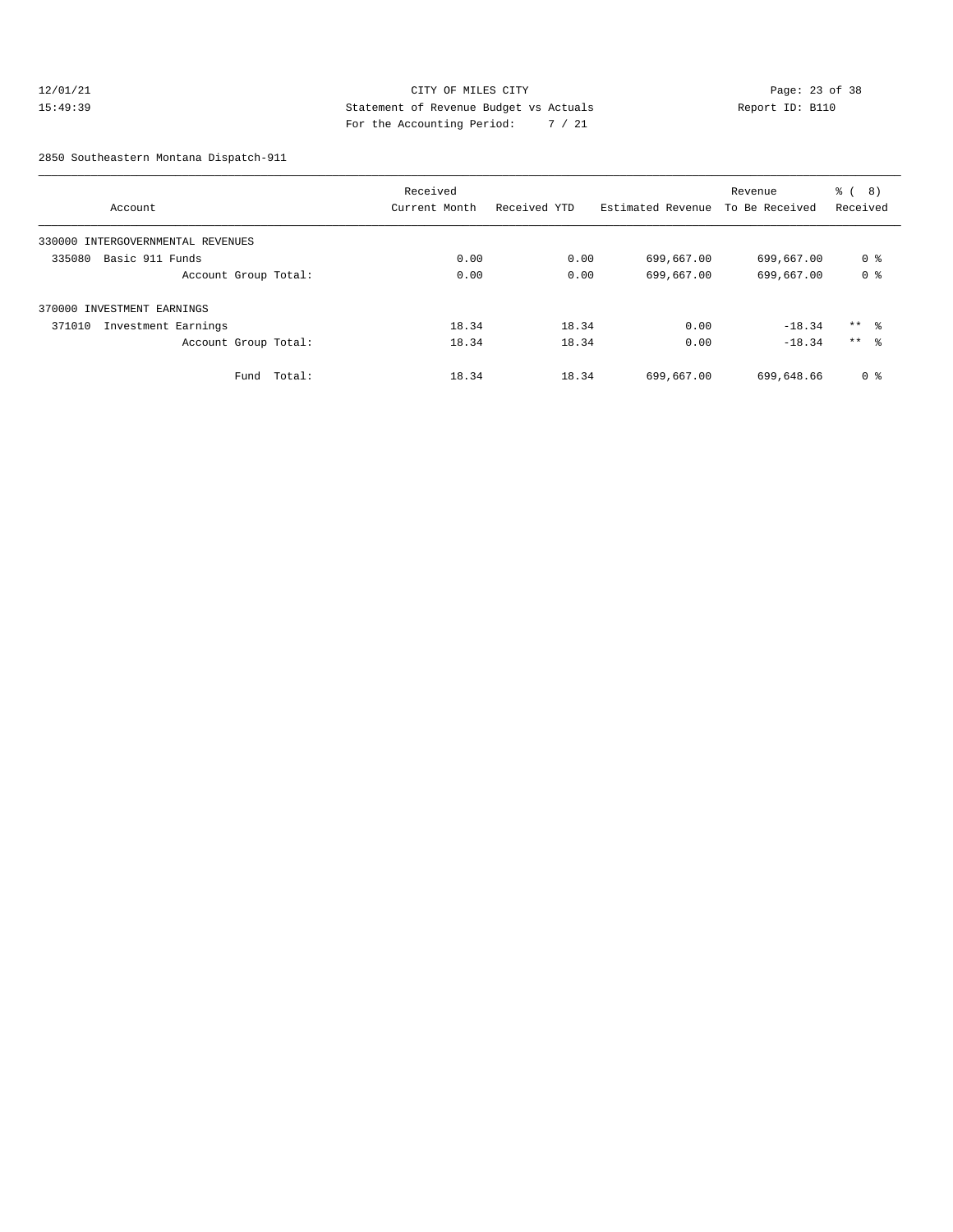## 12/01/21 CITY OF MILES CITY<br>15:49:39 Statement of Revenue Budget vs Actuals<br>15:49:39 Statement of Revenue Budget vs Actuals<br>15:49:39 Report ID: B110 15:49:39 Statement of Revenue Budget vs Actuals Report ID: B110 For the Accounting Period: 7 / 21

### 2880 LIBRARY GRANTS

|                                             |             | Received      |              |                   | Revenue        | $\frac{6}{3}$ ( 8) |
|---------------------------------------------|-------------|---------------|--------------|-------------------|----------------|--------------------|
| Account                                     |             | Current Month | Received YTD | Estimated Revenue | To Be Received | Received           |
| 330000 INTERGOVERNMENTAL REVENUES           |             |               |              |                   |                |                    |
| 334100<br>Library - State Aid               |             | 0.00          | 0.00         | 5,399.00          | 5,399.00       | 0 <sup>8</sup>     |
| 334105<br>Sagebrush Fed/Coal Sev Tax        |             | $-1,924.23$   | $-1,924.23$  | 4,806.00          | 6,730.23       | $-40$ %            |
| Humanities Montana Grant<br>334107          |             | 0.00          | 0.00         | 1,000.00          | 1,000.00       | 0 <sup>8</sup>     |
| Account Group Total:                        |             | $-1,924.23$   | $-1,924.23$  | 11,205.00         | 13, 129. 23    | $-17$ %            |
| 340000 Charges for Services                 |             |               |              |                   |                |                    |
| 346073<br>One Time Endowments               |             | 0.00          | 0.00         | 1,000.00          | 1,000.00       | 0 %                |
| Account Group Total:                        |             | 0.00          | 0.00         | 1,000.00          | 1,000.00       | 0 %                |
| 360000 MISCELLANEOUS REVENUE                |             |               |              |                   |                |                    |
| Donation-Library Board of Trustee<br>365035 |             | 0.00          | 0.00         | 1,500.00          | 1,500.00       | 0 %                |
| Account Group Total:                        |             | 0.00          | 0.00         | 1,500.00          | 1,500.00       | 0 %                |
|                                             | Fund Total: | $-1,924.23$   | $-1,924.23$  | 13,705.00         | 15,629.23      | $-14$ %            |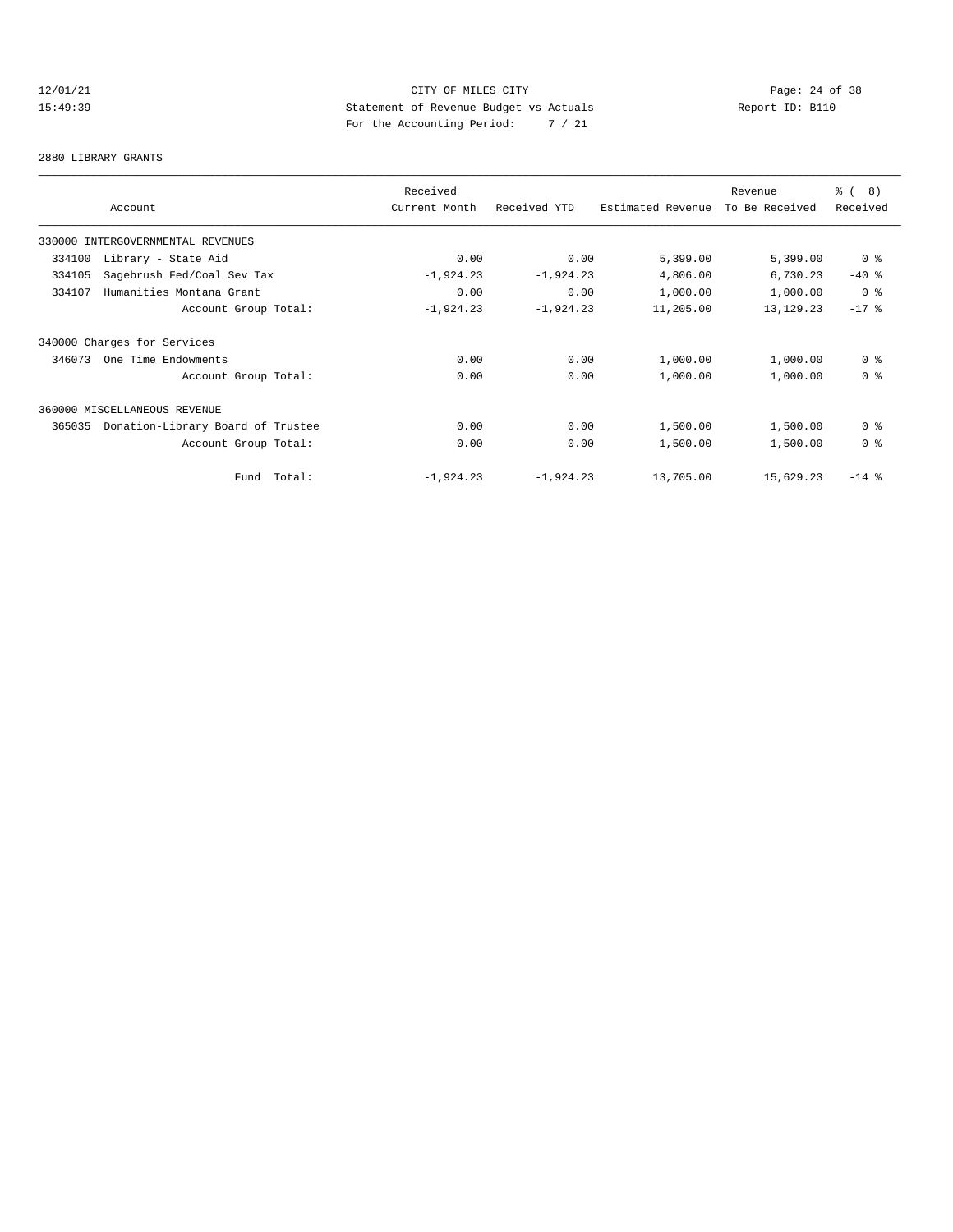## 12/01/21 CITY OF MILES CITY<br>15:49:39 Statement of Revenue Budget vs Actuals<br>15:49:39 Statement of Revenue Budget vs Actuals<br>15:49:39 Report ID: B110 15:49:39 Statement of Revenue Budget vs Actuals Report ID: B110 For the Accounting Period: 7 / 21

#### 2935 Historic Preservation

|                                   | Received      |              |                   | Revenue        | ී (<br>8)      |
|-----------------------------------|---------------|--------------|-------------------|----------------|----------------|
| Account                           | Current Month | Received YTD | Estimated Revenue | To Be Received | Received       |
| 330000 INTERGOVERNMENTAL REVENUES |               |              |                   |                |                |
| 334000<br>State Grants            | 0.00          | 0.00         | 84,480.00         | 84,480.00      | 0 %            |
| Account Group Total:              | 0.00          | 0.00         | 84,480.00         | 84,480.00      | 0 <sup>8</sup> |
| 360000 MISCELLANEOUS REVENUE      |               |              |                   |                |                |
| 362020<br>MISC REVENUE            | 0.00          | 0.00         | 2,000.00          | 2,000.00       | 0 %            |
| Account Group Total:              | 0.00          | 0.00         | 2,000.00          | 2,000.00       | 0 %            |
| Total:<br>Fund                    | 0.00          | 0.00         | 86,480.00         | 86,480.00      | 0 %            |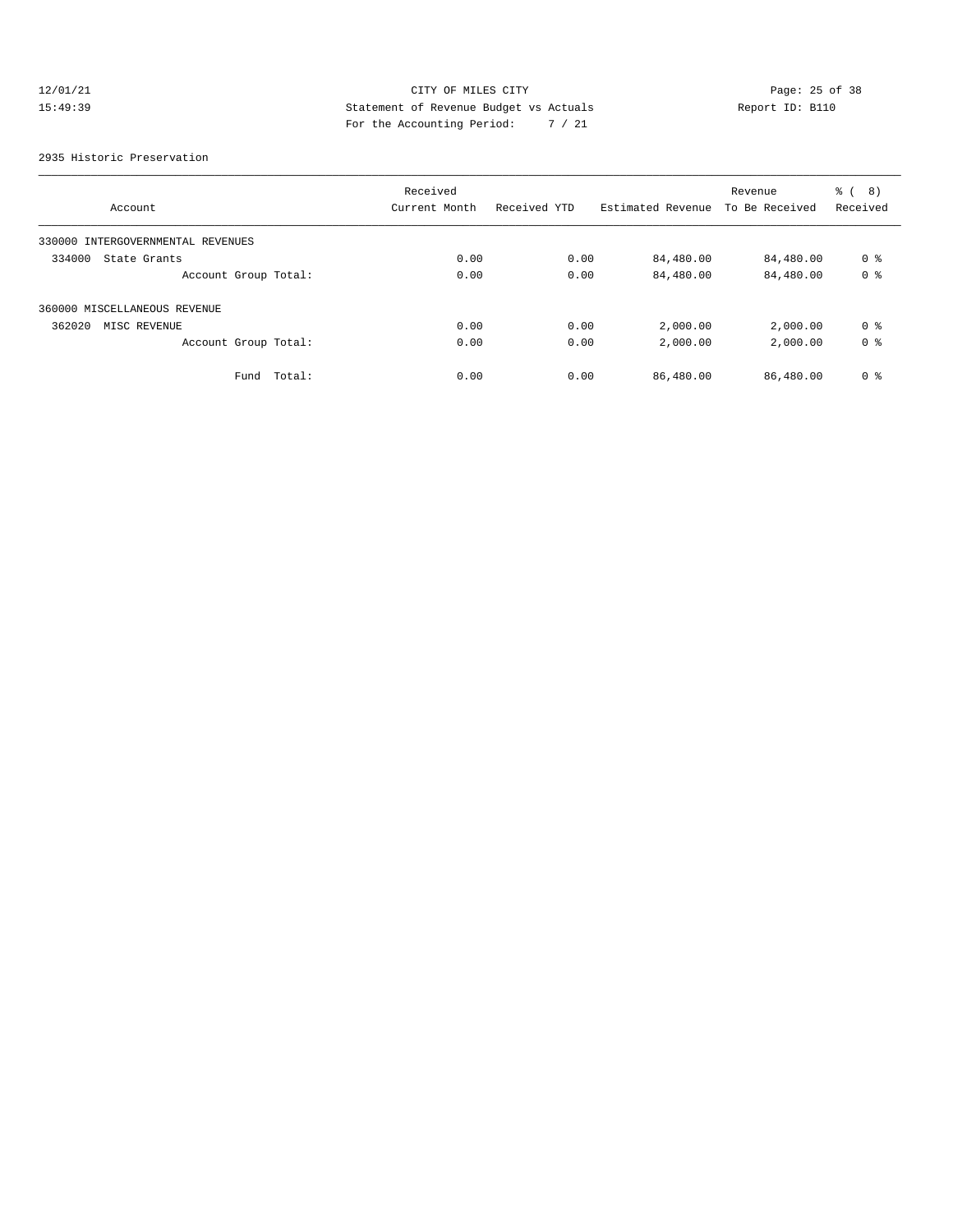## 12/01/21 CITY OF MILES CITY CHE CITY CONSIDER THE Page: 26 of 38<br>15:49:39 Statement of Revenue Budget vs Actuals Report ID: B110 15:49:39 Statement of Revenue Budget vs Actuals Report ID: B110 For the Accounting Period: 7 / 21

2985 RETIRED SENIOR VOLUNTEER PROG (RSVP)

| Account                             | Received<br>Current Month | Received YTD | Estimated Revenue | Revenue<br>To Be Received | $\frac{6}{3}$ ( 8)<br>Received |
|-------------------------------------|---------------------------|--------------|-------------------|---------------------------|--------------------------------|
| 330000 INTERGOVERNMENTAL REVENUES   |                           |              |                   |                           |                                |
| 331165<br>RSVP FEDERAL GRANTS       | 0.00                      | 0.00         | 86,412.00         | 86,412.00                 | 0 <sup>8</sup>                 |
| Account Group Total:                | 0.00                      | 0.00         | 86,412.00         | 86,412.00                 | 0 <sup>8</sup>                 |
| 360000 MISCELLANEOUS REVENUE        |                           |              |                   |                           |                                |
| 362020<br>MISC REVENUE              | 32.70                     | 32.70        | 24,000.00         | 23,967.30                 | 0 <sup>8</sup>                 |
| 362023<br>RSVP- Excess/Fund RAISING | 3,500.00                  | 3,500.00     | 16,500.00         | 13,000.00                 | $21*$                          |
| Account Group Total:                | 3,532.70                  | 3,532.70     | 40,500.00         | 36,967.30                 | 9 <sup>8</sup>                 |
| 370000 INVESTMENT EARNINGS          |                           |              |                   |                           |                                |
| 371010<br>Investment Earnings       | 0.00                      | 0.00         | 200.00            | 200.00                    | 0 <sup>8</sup>                 |
| Account Group Total:                | 0.00                      | 0.00         | 200.00            | 200.00                    | 0 <sup>8</sup>                 |
| Total:<br>Fund                      | 3,532.70                  | 3,532.70     | 127, 112.00       | 123,579.30                | 3%                             |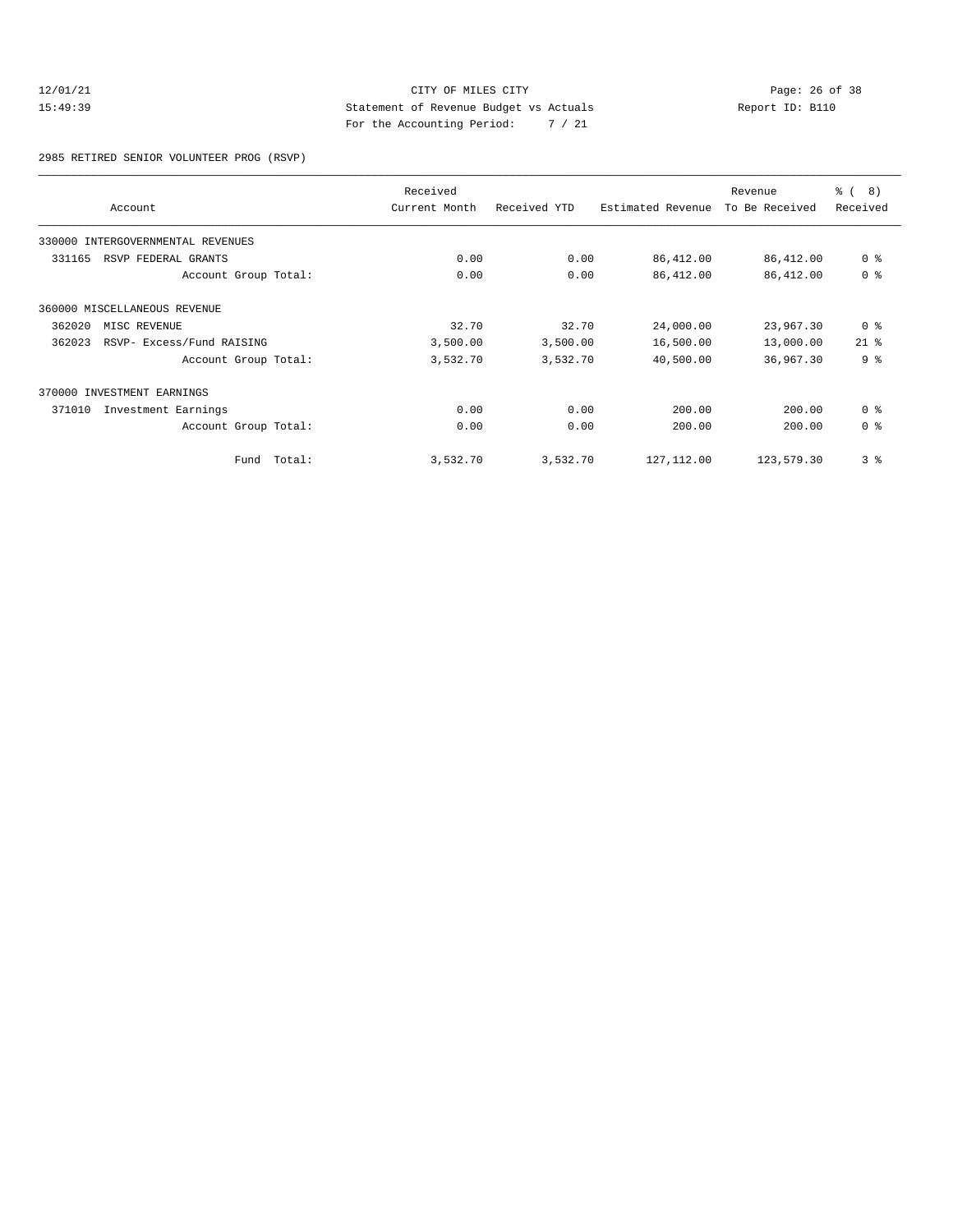## 12/01/21 Page: 27 of 38<br>15:49:39 Statement of Revenue Budget vs Actuals Report ID: B110<br>15:49:39 15:49:39 Statement of Revenue Budget vs Actuals Report ID: B110 For the Accounting Period: 7 / 21

2991 Federal Recovery Funds

| Account                                | Received<br>Current Month | Received YTD | Estimated Revenue | Revenue<br>To Be Received | ී (<br>8)<br>Received |
|----------------------------------------|---------------------------|--------------|-------------------|---------------------------|-----------------------|
| 330000 INTERGOVERNMENTAL REVENUES      |                           |              |                   |                           |                       |
| 331994<br>Federal ARPA Funds           | 0.00                      | 0.00         | 1,058,651.00      | 1,058,651.00              | 0 %                   |
| 331995<br>Federal "Beast" Funds        | 0.00                      | 0.00         | 9,461,937.00      | 9,461,937.00              | 0 %                   |
| Account Group Total:                   | 0.00                      | 0.00         | 10,520,588.00     | 10,520,588.00             | 0 %                   |
| 380000 OTHER FINANCING SOURCES         |                           |              |                   |                           |                       |
| 383000<br>Interfund Operating Transfer | 0.00                      | 0.00         | 4,370,679.00      | 4,370,679.00              | 0 %                   |
| Account Group Total:                   | 0.00                      | 0.00         | 4,370,679.00      | 4,370,679.00              | 0 %                   |
| Fund Total:                            | 0.00                      | 0.00         | 14,891,267.00     | 14,891,267.00             | 0 %                   |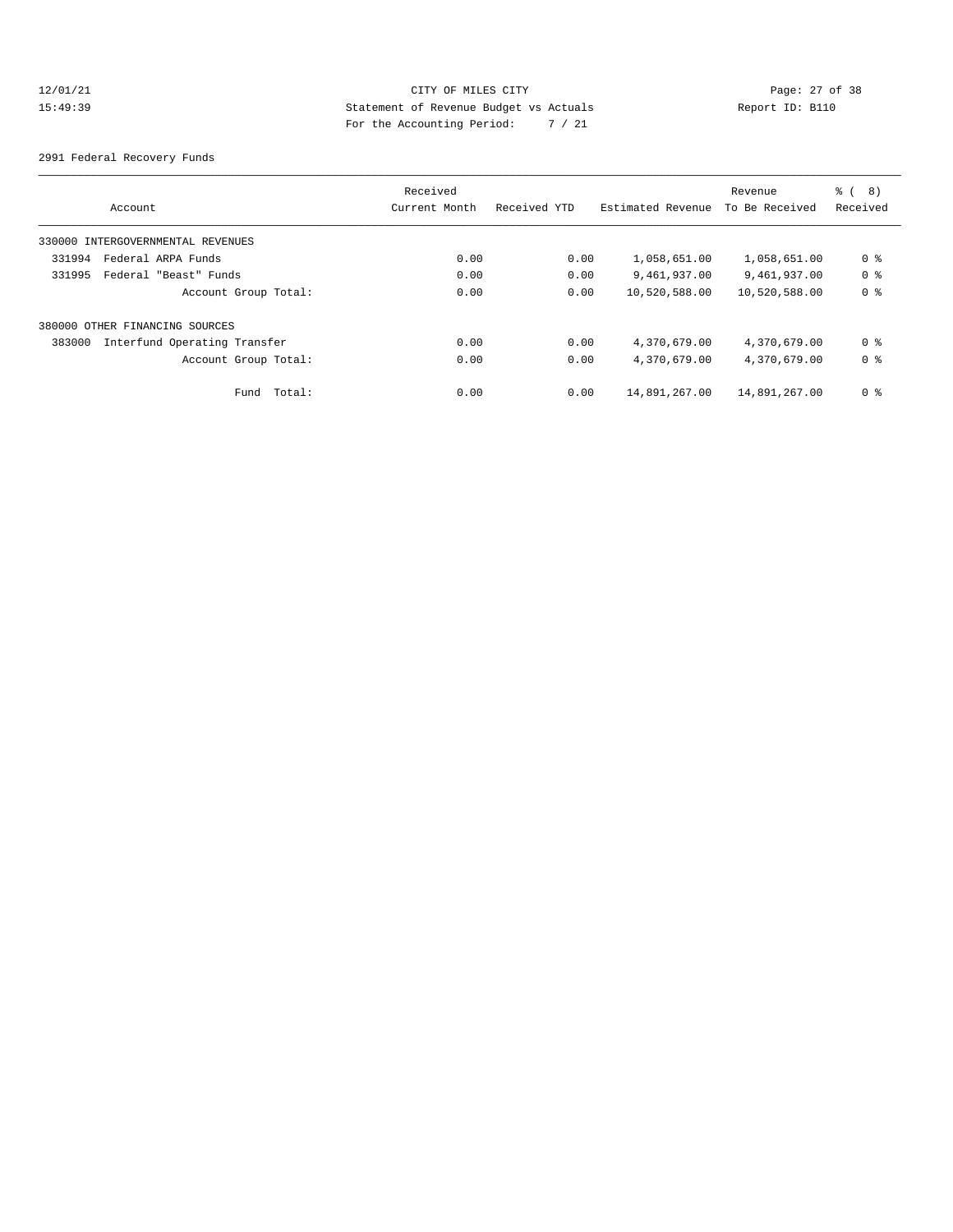## 12/01/21 Page: 28 of 38 15:49:39 Statement of Revenue Budget vs Actuals Report ID: B110 For the Accounting Period: 7 / 21

3301 Judgement Settlement/Southgate

|              | Account                 |        | Received<br>Current Month |        | Received YTD |        | Estimated Revenue | Revenue<br>To Be Received | $\frac{6}{6}$ ( 8 )<br>Received |                     |  |
|--------------|-------------------------|--------|---------------------------|--------|--------------|--------|-------------------|---------------------------|---------------------------------|---------------------|--|
| 310000 TAXES |                         |        |                           |        |              |        |                   |                           |                                 |                     |  |
| 311010       | Real Property Taxes     |        |                           | 580.94 |              | 580.94 |                   | 0.00                      | $-580.94$                       | $***$ $\frac{6}{6}$ |  |
| 311020       | Personal Property Taxes |        |                           | 271.30 |              | 271.30 |                   | 0.00                      | $-271.30$                       | $***$ $\approx$     |  |
|              | Account Group Total:    |        |                           | 852.24 |              | 852.24 |                   | 0.00                      | $-852.24$                       | $***$ $\frac{6}{6}$ |  |
|              | Fund                    | Total: |                           | 852.24 |              | 852.24 |                   | 0.00                      | $-852.24$                       | $***$ $\frac{6}{5}$ |  |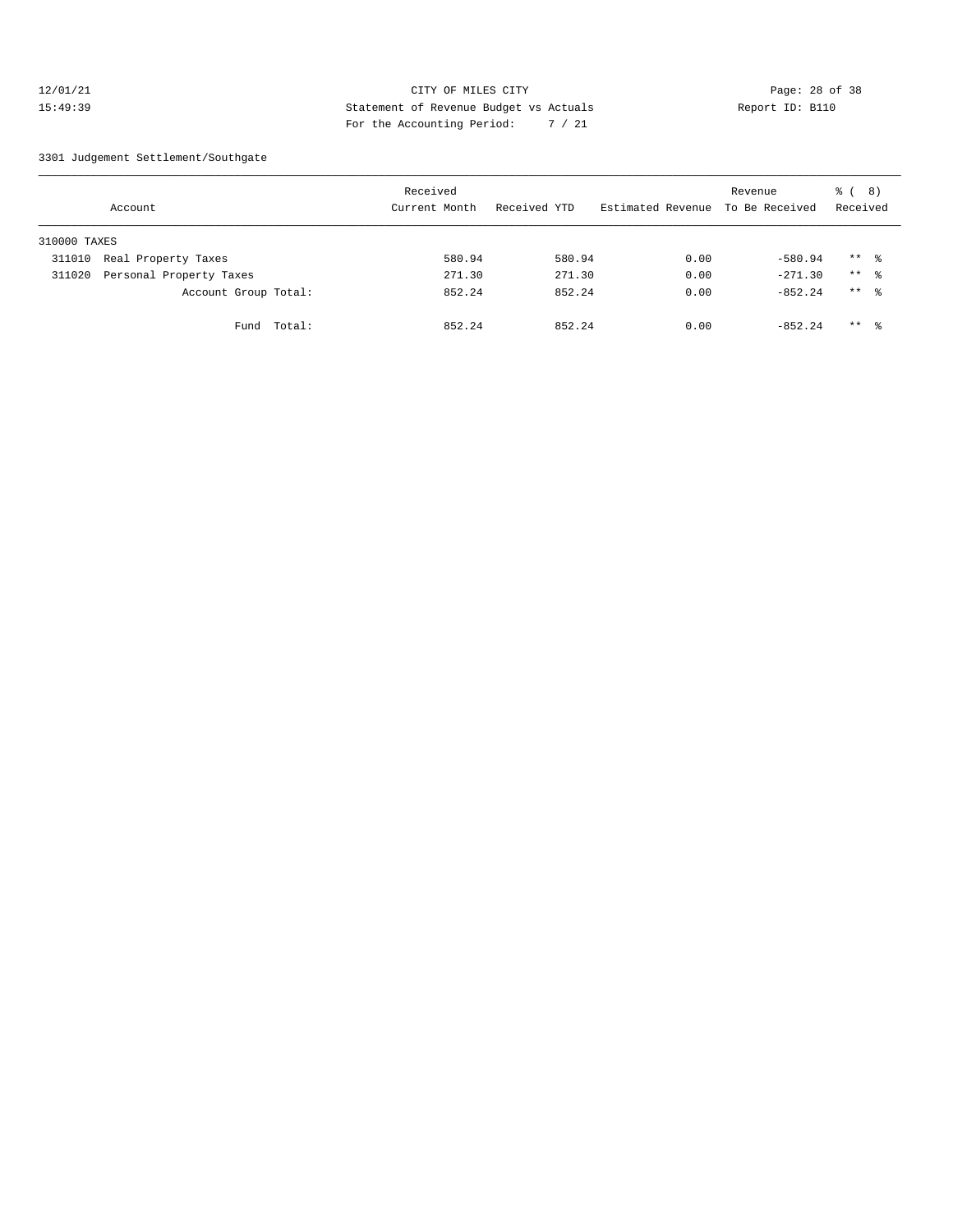## 12/01/21 Page: 29 of 38<br>15:49:39 Statement of Revenue Budget vs Actuals Report ID: B110<br>15:49:39 15:49:39 Statement of Revenue Budget vs Actuals Report ID: B110 For the Accounting Period: 7 / 21

3670 SID 211

|        | Account                                 | Received<br>Current Month | Received YTD | Estimated Revenue To Be Received | Revenue  | <sub>රි</sub> ( 8 )<br>Received |
|--------|-----------------------------------------|---------------------------|--------------|----------------------------------|----------|---------------------------------|
|        | 360000 MISCELLANEOUS REVENUE            |                           |              |                                  |          |                                 |
| 363020 | Bond Principal and Interest Assessments | 373.25                    | 373.25       | 5,237.00                         | 4,863.75 | 7 %                             |
|        | Account Group Total:                    | 373.25                    | 373.25       | 5,237.00                         | 4,863.75 | 7 %                             |
|        | Fund Total:                             | 373.25                    | 373.25       | 5,237.00                         | 4,863.75 | 7 %                             |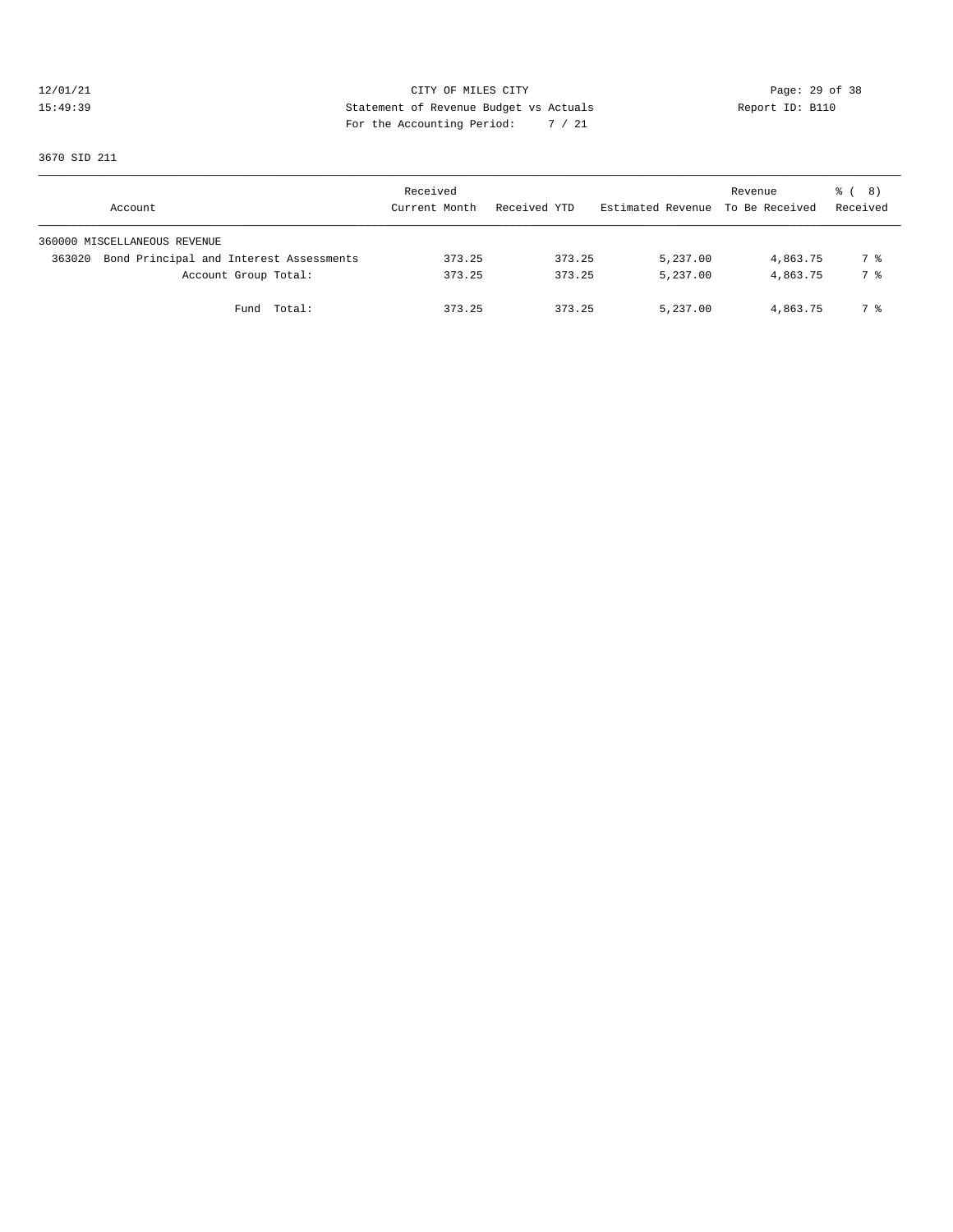## 12/01/21 **CITY OF MILES CITY CITY CITY Page: 30 of 38** 15:49:39 Statement of Revenue Budget vs Actuals Report ID: B110 For the Accounting Period: 7 / 21

4000 General Fund Capitol Improvement Fund

|                                        | Received      |              |                   | Revenue        | ී (<br>8)       |
|----------------------------------------|---------------|--------------|-------------------|----------------|-----------------|
| Account                                | Current Month | Received YTD | Estimated Revenue | To Be Received | Received        |
| 370000 INVESTMENT EARNINGS             |               |              |                   |                |                 |
| Investment Earnings<br>371010          | 6.69          | 6.69         | 0.00              | $-6.69$        | $***$ $\approx$ |
| Account Group Total:                   | 6.69          | 6.69         | 0.00              | $-6.69$        | $***$ 2         |
| 380000 OTHER FINANCING SOURCES         |               |              |                   |                |                 |
| Interfund Operating Transfer<br>383000 | 0.00          | 0.00         | 80,000.00         | 80,000.00      | 0 %             |
| Account Group Total:                   | 0.00          | 0.00         | 80,000.00         | 80,000.00      | 0 %             |
| Total:<br>Fund                         | 6.69          | 6.69         | 80,000.00         | 79,993.31      | 0 <sup>8</sup>  |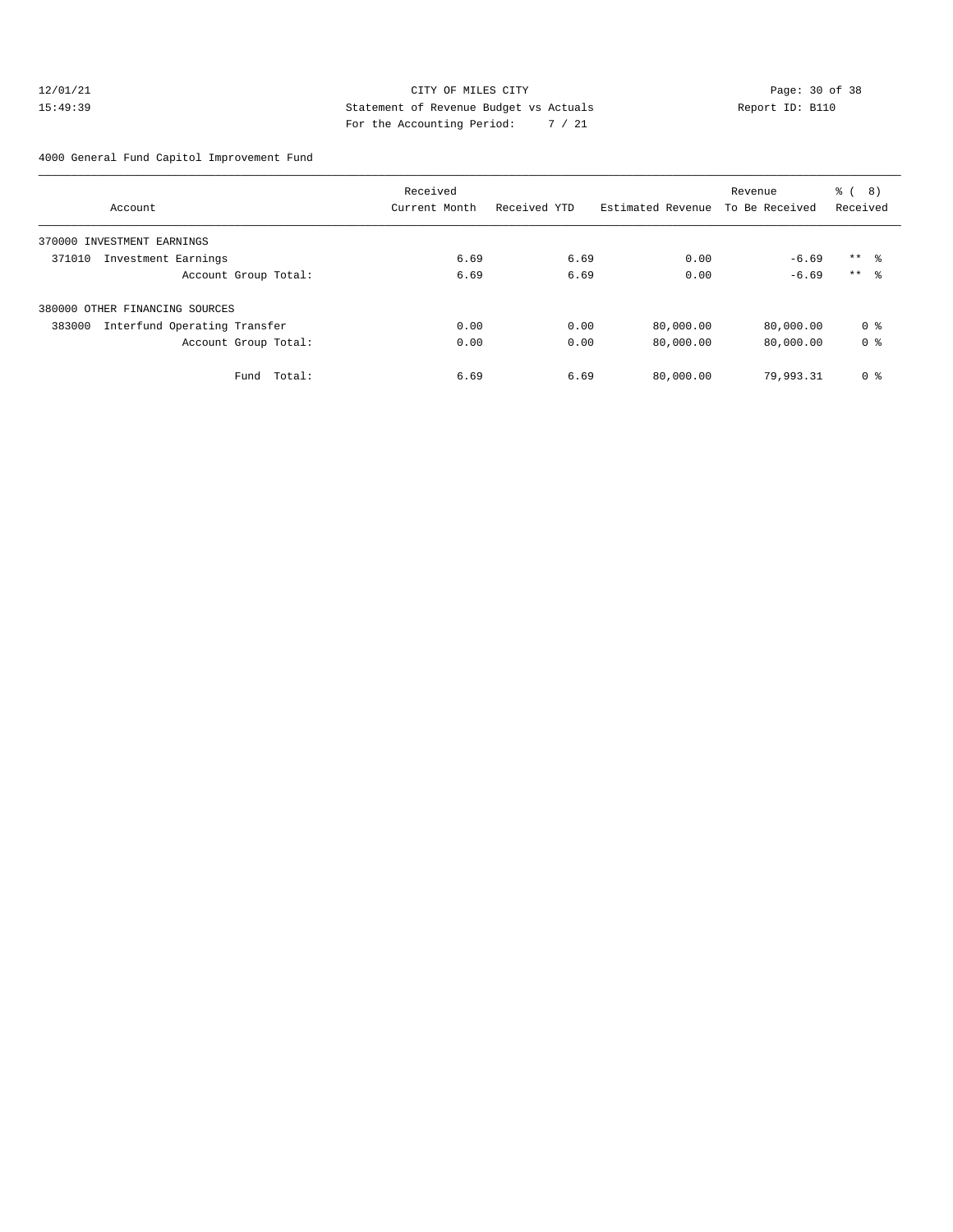## 12/01/21 Page: 31 of 38<br>15:49:39 Statement of Revenue Budget vs Actuals Report ID: B110<br>15:49:39 15:49:39 Statement of Revenue Budget vs Actuals Report ID: B110 For the Accounting Period: 7 / 21

4010 Fire Dept Captial Imprvmt Fund

|                                        | Received      |              |                   | Revenue        | 8)<br>ී ( |
|----------------------------------------|---------------|--------------|-------------------|----------------|-----------|
| Account                                | Current Month | Received YTD | Estimated Revenue | To Be Received | Received  |
| 360000 MISCELLANEOUS REVENUE           |               |              |                   |                |           |
| 362020<br>MISC REVENUE                 | 0.00          | 0.00         | 1,000.00          | 1,000.00       | 0 %       |
| Account Group Total:                   | 0.00          | 0.00         | 1,000.00          | 1,000.00       | 0 %       |
| 380000 OTHER FINANCING SOURCES         |               |              |                   |                |           |
| Interfund Operating Transfer<br>383000 | 0.00          | 0.00         | 123,689.00        | 123,689.00     | 0 %       |
| Account Group Total:                   | 0.00          | 0.00         | 123,689.00        | 123,689.00     | 0 %       |
| Total:<br>Fund                         | 0.00          | 0.00         | 124,689.00        | 124,689.00     | 0 %       |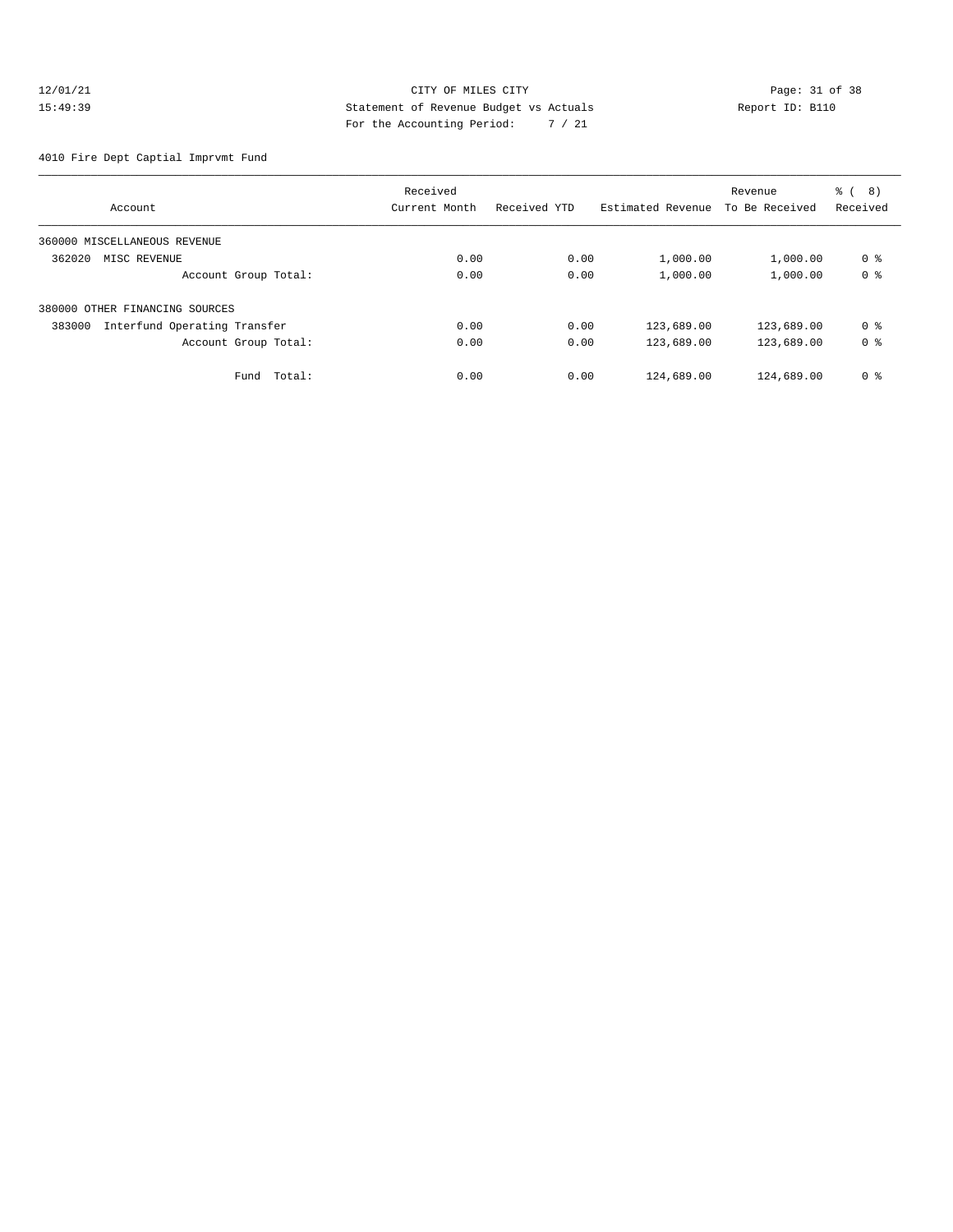## 12/01/21 Page: 32 of 38 15:49:39 Statement of Revenue Budget vs Actuals Report ID: B110 For the Accounting Period: 7 / 21

4050 Ambulance Capital Improvement Fund

|                                        | Received      |              |                   | Revenue        | $\frac{6}{6}$ ( 8) |
|----------------------------------------|---------------|--------------|-------------------|----------------|--------------------|
| Account                                | Current Month | Received YTD | Estimated Revenue | To Be Received | Received           |
| 330000 INTERGOVERNMENTAL REVENUES      |               |              |                   |                |                    |
| 337000<br>Private Grants               | 0.00          | 0.00         | 350.00            | 350.00         | 0 <sup>8</sup>     |
| Account Group Total:                   | 0.00          | 0.00         | 350.00            | 350.00         | 0 <sup>8</sup>     |
| 380000 OTHER FINANCING SOURCES         |               |              |                   |                |                    |
| Interfund Operating Transfer<br>383000 | 0.00          | 0.00         | 50,000.00         | 50,000.00      | 0 <sup>8</sup>     |
| Account Group Total:                   | 0.00          | 0.00         | 50,000.00         | 50,000.00      | 0 <sup>8</sup>     |
| Total:<br>Fund                         | 0.00          | 0.00         | 50,350.00         | 50,350.00      | 0 <sup>8</sup>     |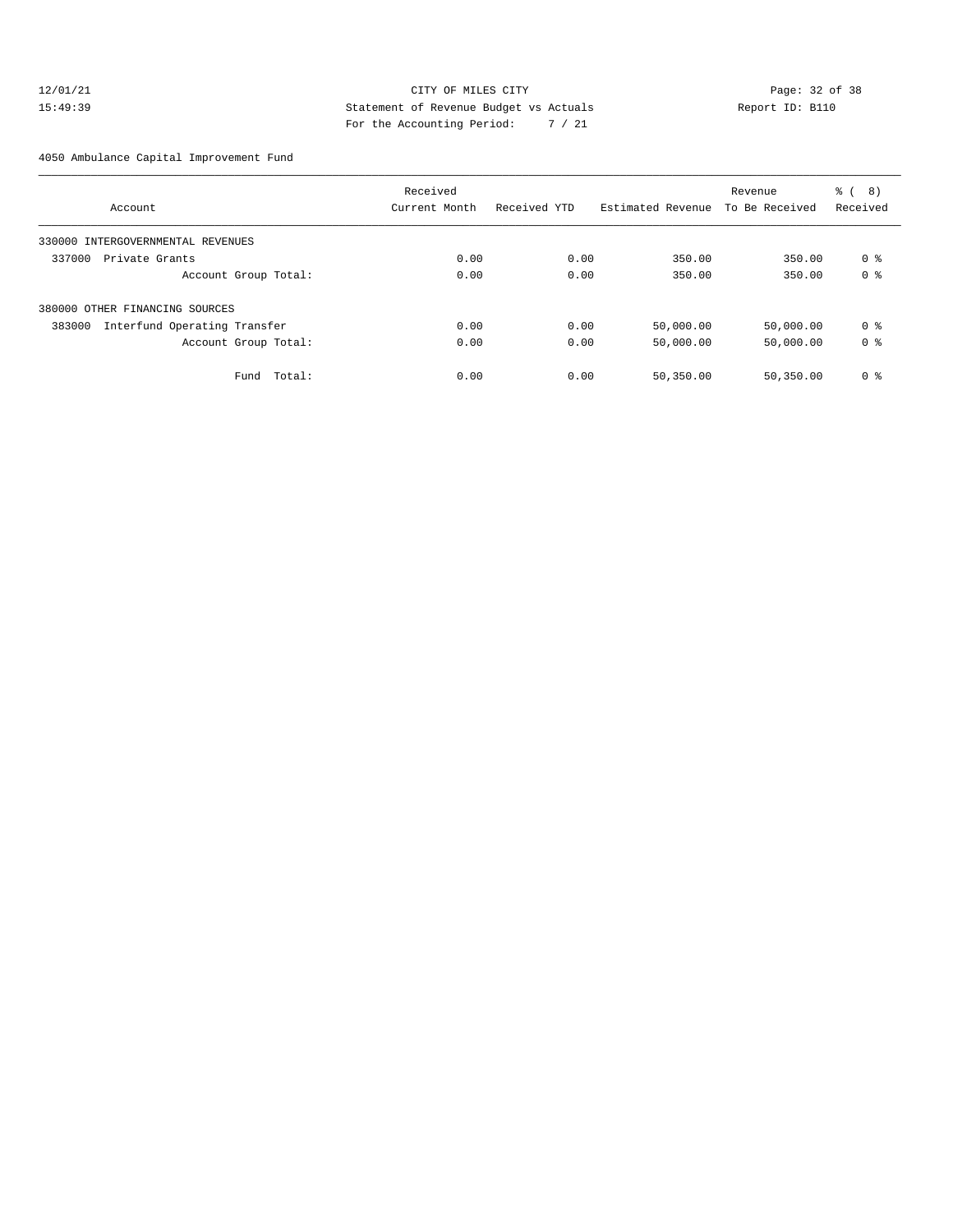## 12/01/21 Page: 33 of 38 15:49:39 Statement of Revenue Budget vs Actuals Report ID: B110 For the Accounting Period: 7 / 21

4060 CAPITAL IMPROV-PUBLIC WORKS

|        | Account                            | Received<br>Current Month<br>Received YTD |           | Estimated Revenue | Revenue<br>To Be Received | $\frac{6}{6}$ ( 8)<br>Received |
|--------|------------------------------------|-------------------------------------------|-----------|-------------------|---------------------------|--------------------------------|
|        | 320000 LICENSES AND PERMITS        |                                           |           |                   |                           |                                |
| 323040 | Other Miscellaneous Permits        | 150.00                                    | 150.00    | 4,200.00          | 4,050.00                  | 4%                             |
|        | Account Group Total:               | 150.00                                    | 150.00    | 4,200.00          | 4,050.00                  | 4%                             |
|        | 340000 Charges for Services        |                                           |           |                   |                           |                                |
| 343014 | Street Cleaning                    | 10,800.00                                 | 10,800.00 | 10,800.00         | 0.00                      | $100*$                         |
| 343016 | Prkg Vio/Off Str-Impnd Fees        | 0.00                                      | 0.00      | 50.00             | 50.00                     | 0 <sup>8</sup>                 |
| 343018 | Sale of Street & Roadway Materials | 0.00                                      | 0.00      | 1,000.00          | 1,000.00                  | 0 <sup>8</sup>                 |
|        | Account Group Total:               | 10,800.00                                 | 10,800.00 | 11,850.00         | 1,050.00                  | 91 <sup>°</sup>                |
|        | 370000 INVESTMENT EARNINGS         |                                           |           |                   |                           |                                |
| 371010 | Investment Earnings                | 16.35                                     | 16.35     | 6,500.00          | 6,483.65                  | 0 <sup>8</sup>                 |
|        | Account Group Total:               | 16.35                                     | 16.35     | 6,500.00          | 6,483.65                  | 0 <sup>8</sup>                 |
|        | 380000 OTHER FINANCING SOURCES     |                                           |           |                   |                           |                                |
| 383000 | Interfund Operating Transfer       | 0.00                                      | 0.00      | 270,500.00        | 270,500.00                | 0 <sup>8</sup>                 |
|        | Account Group Total:               | 0.00                                      | 0.00      | 270,500.00        | 270,500.00                | 0 <sup>8</sup>                 |
|        | Fund Total:                        | 10,966.35                                 | 10,966.35 | 293,050.00        | 282,083.65                | 4%                             |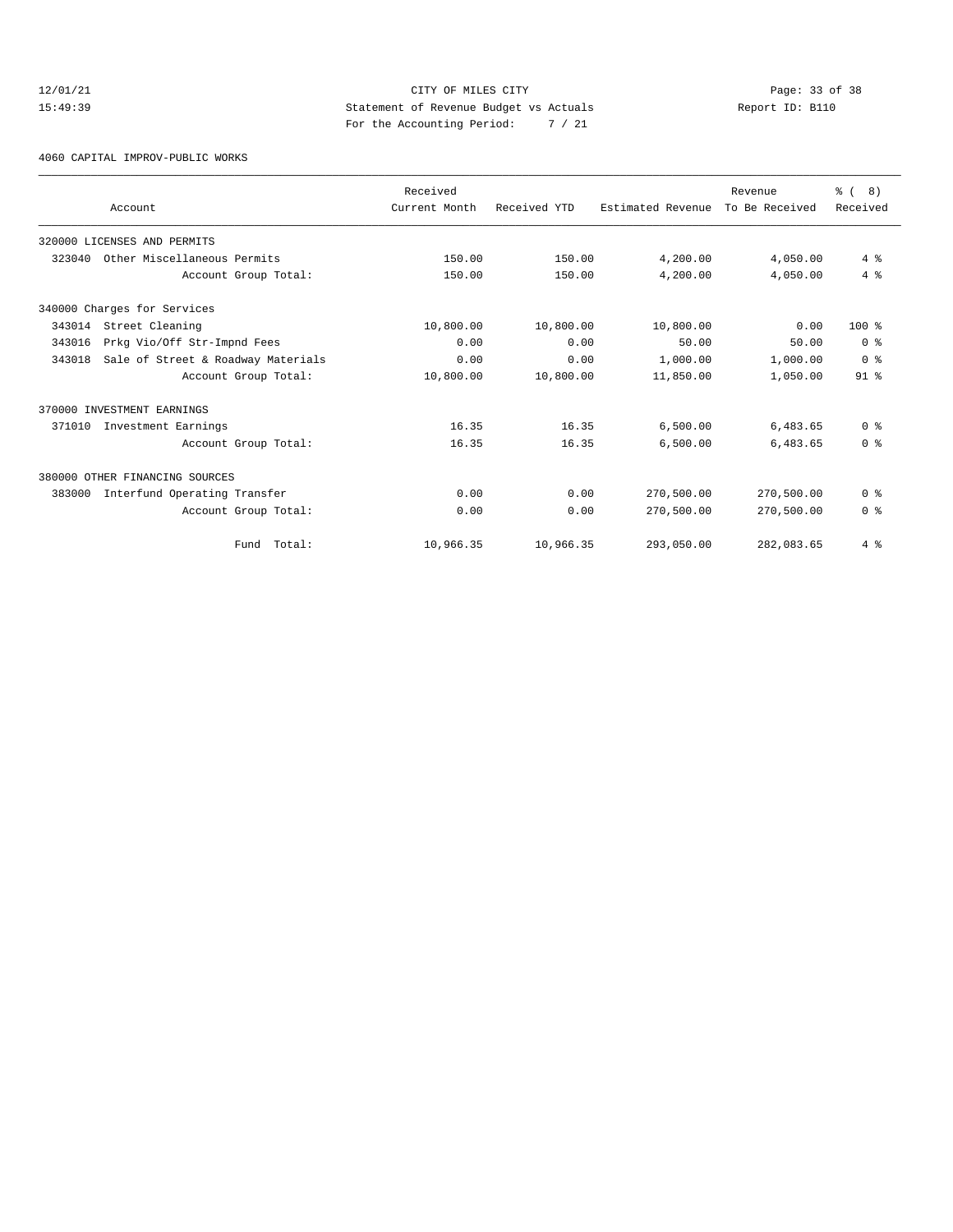## $12/01/21$  Page: 34 of 38<br>15:49:39 Statement of Revenue Budget vs Actuals Report ID: B110 15:49:39 Statement of Revenue Budget vs Actuals Report ID: B110 For the Accounting Period: 7 / 21

## 5210 WATER UTILITY

|        |                                |                      | Received      |              |                   | Revenue        | $\frac{6}{6}$ ( 8) |  |
|--------|--------------------------------|----------------------|---------------|--------------|-------------------|----------------|--------------------|--|
|        | Account                        |                      | Current Month | Received YTD | Estimated Revenue | To Be Received | Received           |  |
|        | 340000 Charges for Services    |                      |               |              |                   |                |                    |  |
| 343021 | Metered Water Sales            |                      | 273,016.18    | 273,016.18   | 2,069,355.00      | 1,796,338.82   | 13 <sup>8</sup>    |  |
| 343022 | Unmetered Water Sales/Chrgoffs |                      | 0.00          | 0.00         | 750.00            | 750.00         | 0 <sup>8</sup>     |  |
| 343023 | Bulk Water Sales               |                      | 0.00          | 0.00         | 10,000.00         | 10,000.00      | 0 <sup>8</sup>     |  |
| 343025 | Hookup Fee                     |                      | 600.00        | 600.00       | 3,000.00          | 2,400.00       | $20*$              |  |
| 343026 | Water Install/Tap Chrgs/Labor  |                      | 0.00          | 0.00         | 5,000.00          | 5,000.00       | 0 <sup>8</sup>     |  |
| 343027 | Chq for Wtr Dept. Serv         |                      | 795.00        | 795.00       | 20,000.00         | 19,205.00      | 4%                 |  |
| 343029 | Curb Stop Replacement Fee      |                      | 3,667.00      | 3,667.00     | 43,000.00         | 39, 333.00     | 9 <sup>°</sup>     |  |
|        |                                | Account Group Total: | 278,078.18    | 278,078.18   | 2,151,105.00      | 1,873,026.82   | $13*$              |  |
|        | 360000 MISCELLANEOUS REVENUE   |                      |               |              |                   |                |                    |  |
|        | 362020 MISC REVENUE            |                      | $-79.53$      | $-79.53$     | 0.00              | 79.53          | $***$ $=$          |  |
|        |                                | Account Group Total: | $-79.53$      | $-79.53$     | 0.00              | 79.53          | $***$ $ -$         |  |
|        | 370000 INVESTMENT EARNINGS     |                      |               |              |                   |                |                    |  |
| 371010 | Investment Earnings            |                      | 851.59        | 851.59       | 20,000.00         | 19,148.41      | 4%                 |  |
|        |                                | Account Group Total: | 851.59        | 851.59       | 20,000.00         | 19,148.41      | 4%                 |  |
|        | 380000 OTHER FINANCING SOURCES |                      |               |              |                   |                |                    |  |
| 383000 | Interfund Operating Transfer   |                      | 0.00          | 0.00         | 200,000.00        | 200,000.00     | 0 <sup>8</sup>     |  |
|        |                                | Account Group Total: | 0.00          | 0.00         | 200,000.00        | 200,000.00     | 0 <sup>8</sup>     |  |
|        |                                | Fund Total:          | 278,850.24    | 278,850.24   | 2,371,105.00      | 2,092,254.76   | $12*$              |  |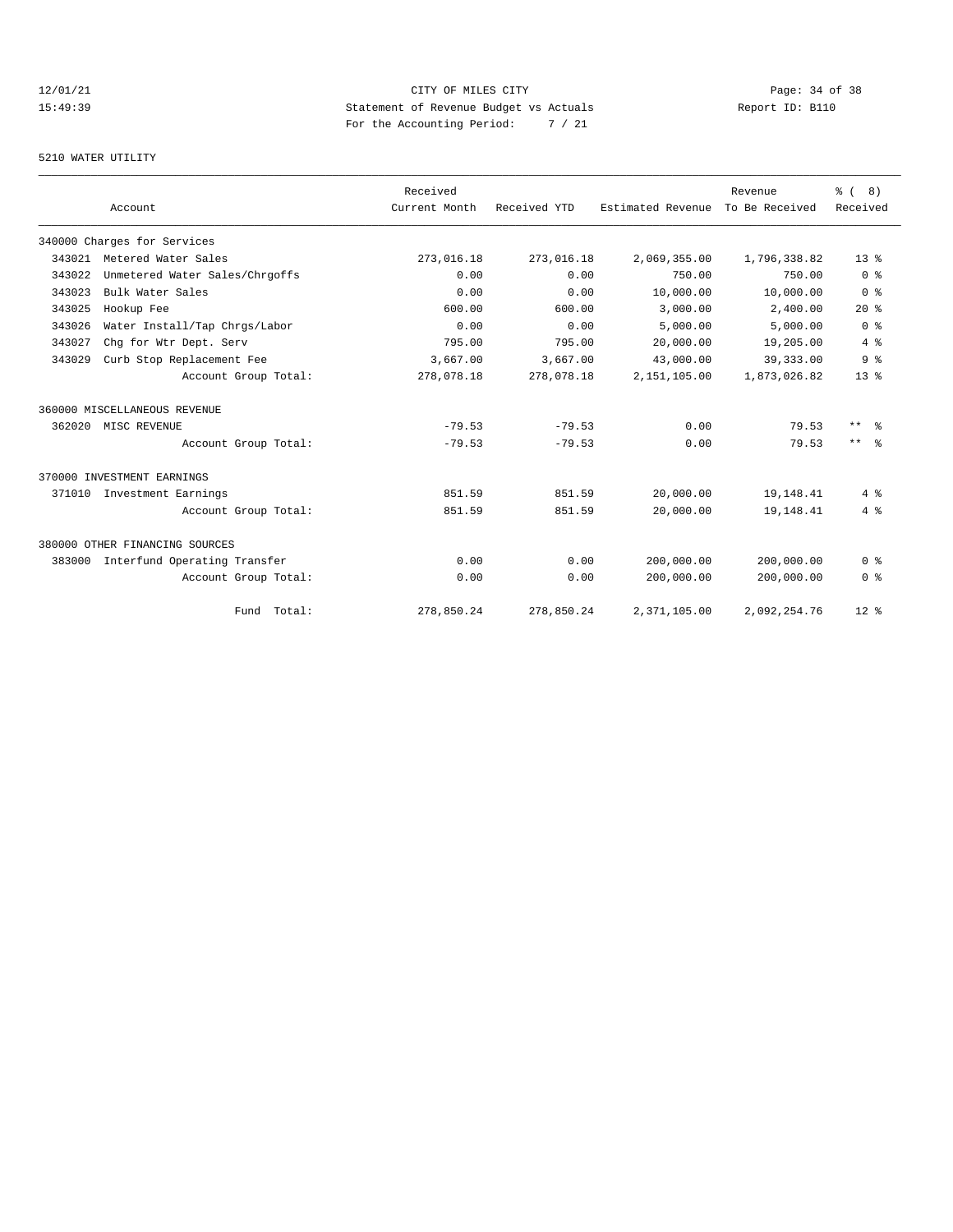## $12/01/21$  Page: 35 of 38<br>15:49:39 21 21:49:39 21 21:49:39 21 21:49:39 21:49:39 21:49:39 21:49:39 21:49:39 21:49:39 21:49:39 21:49:49 21:49:49 21:49:49 21:49:49 21:49:49 21:49:49 21:49:49 21:49:49 21:49:49 21:49:49 21:49: 15:49:39 Statement of Revenue Budget vs Actuals Report ID: B110 For the Accounting Period: 7 / 21

## 5310 SEWER UTILITY

|        | Account                                     |                      | Received<br>Current Month | Received YTD | Estimated Revenue | Revenue<br>To Be Received | $\frac{6}{6}$ ( 8)<br>Received |
|--------|---------------------------------------------|----------------------|---------------------------|--------------|-------------------|---------------------------|--------------------------------|
|        | 330000 INTERGOVERNMENTAL REVENUES           |                      |                           |              |                   |                           |                                |
|        | 331041 Economic Development Act-Water Study |                      | 0.00                      | 0.00         | 3,950,000.00      | 3,950,000.00              | 0 <sup>8</sup>                 |
|        |                                             | Account Group Total: | 0.00                      | 0.00         | 3,950,000.00      | 3,950,000.00              | 0 <sup>8</sup>                 |
|        | 340000 Charges for Services                 |                      |                           |              |                   |                           |                                |
| 341075 | Serv/Cnty-Interlocal Agmt                   |                      | 382.50                    | 382.50       | 1,500.00          | 1,117.50                  | $26*$                          |
| 343031 | Sewer Service Charges                       |                      | 172,959.57                | 172,959.57   | 2,061,226.00      | 1,888,266.43              | 8 <sup>8</sup>                 |
| 343032 | Sewer Installation Charges/Chrgoffs         |                      | 0.00                      | 0.00         | 500.00            | 500.00                    | 0 <sup>8</sup>                 |
| 343033 | Hookup Fee                                  |                      | 240.00                    | 240.00       | 1,000.00          | 760.00                    | $24$ $%$                       |
| 343034 | Treatment Facilities Fees                   |                      | 60.00                     | 60.00        | 5,000.00          | 4,940.00                  | 1 <sup>8</sup>                 |
| 343036 | Miscellaneous Sewer Revenue (Labor)         |                      | 0.00                      | 0.00         | 10,000.00         | 10,000.00                 | 0 <sup>8</sup>                 |
| 343037 | Baker Road Etc.                             |                      | 1,230.84                  | 1,230.84     | 16,000.00         | 14,769.16                 | 8 %                            |
|        |                                             | Account Group Total: | 174,872.91                | 174,872.91   | 2,095,226.00      | 1,920,353.09              | 8 %                            |
|        | 360000 MISCELLANEOUS REVENUE                |                      |                           |              |                   |                           |                                |
| 361010 | Land Rental                                 |                      | 2,873.90                  | 2,873.90     | 2,900.00          | 26.10                     | $99*$                          |
| 362020 | MISC REVENUE                                |                      | $-74.29$                  | $-74.29$     | 0.00              | 74.29                     | $***$ $%$                      |
|        |                                             | Account Group Total: | 2,799.61                  | 2,799.61     | 2,900.00          | 100.39                    | 97 <sup>8</sup>                |
|        | 370000 INVESTMENT EARNINGS                  |                      |                           |              |                   |                           |                                |
| 371010 | Investment Earnings                         |                      | 636.67                    | 636.67       | 20,000.00         | 19, 363, 33               | 3 <sup>8</sup>                 |
|        |                                             | Account Group Total: | 636.67                    | 636.67       | 20,000.00         | 19,363.33                 | 3 <sup>8</sup>                 |
|        |                                             | Fund Total:          | 178,309.19                | 178,309.19   | 6,068,126.00      | 5,889,816.81              | 3 <sup>8</sup>                 |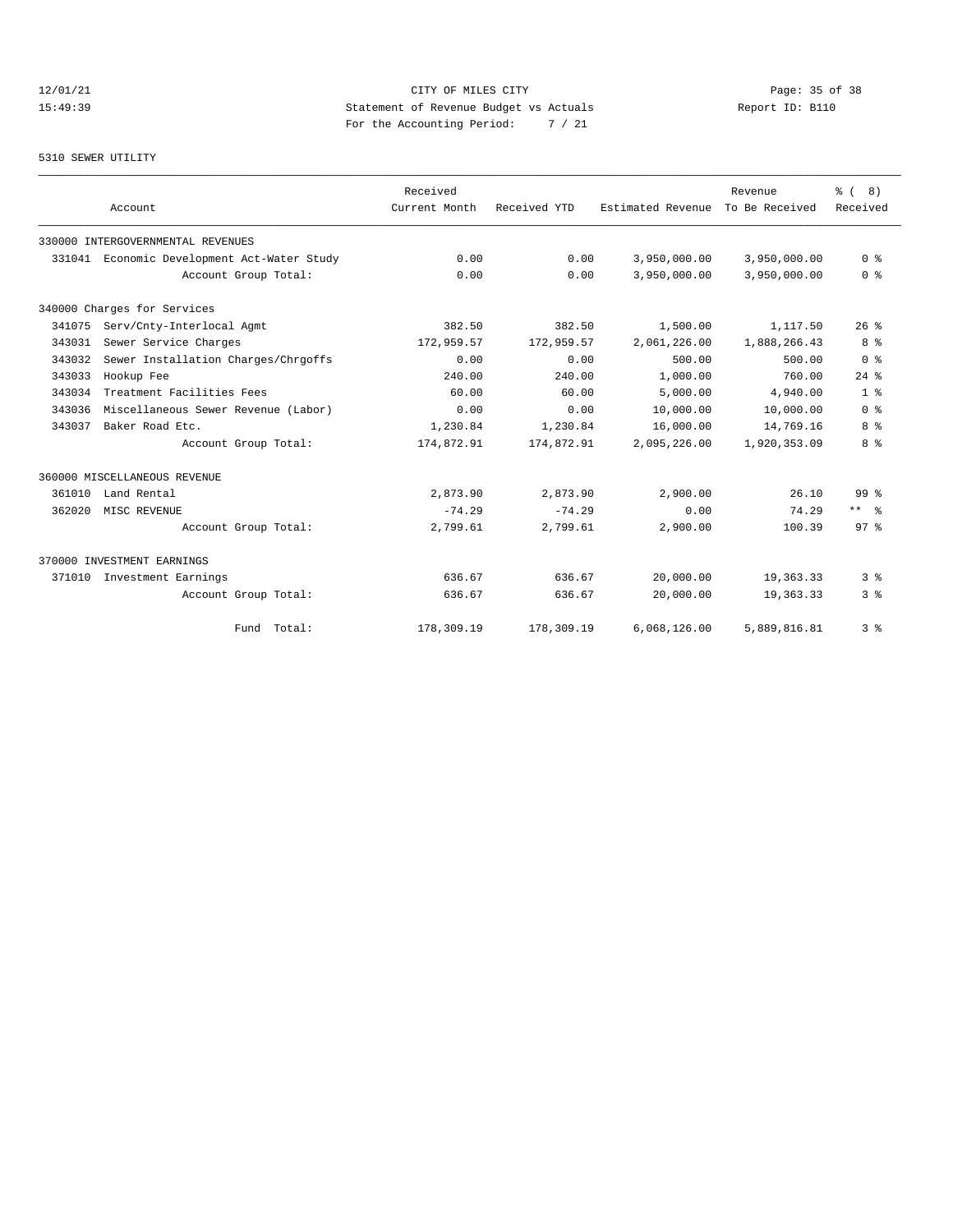## 12/01/21 Page: 36 of 38 15:49:39 Statement of Revenue Budget vs Actuals Report ID: B110 For the Accounting Period: 7 / 21

### 5510 AMBULANCE FUND

|              | Account                                | Received<br>Current Month | Received YTD | Estimated Revenue | Revenue<br>To Be Received | 8)<br>ී (<br>Received   |  |
|--------------|----------------------------------------|---------------------------|--------------|-------------------|---------------------------|-------------------------|--|
| 310000 TAXES |                                        |                           |              |                   |                           |                         |  |
| 311010       | Real Property Taxes                    | 60.81                     | 60.81        | 9,527.00          | 9,466.19                  | 1 <sup>8</sup>          |  |
| 311020       | Personal Property Taxes                | 25.33                     | 25.33        | 216.00            | 190.67                    | $12*$                   |  |
| 312000       | Penalty & Interest on Delinquent Taxes | 3.74                      | 3.74         | 10.00             | 6.26                      | 37 <sup>8</sup>         |  |
|              | Account Group Total:                   | 89.88                     | 89.88        | 9,753.00          | 9,663.12                  | 1 <sup>8</sup>          |  |
|              | 330000 INTERGOVERNMENTAL REVENUES      |                           |              |                   |                           |                         |  |
| 331040       | Medicaid Supplemental Program-State    | 0.00                      | 0.00         | 13,500.00         | 13,500.00                 | 0 <sup>8</sup>          |  |
| 334000       | State Grants                           | 0.00                      | 0.00         | 50,000.00         | 50,000.00                 | 0 <sup>8</sup>          |  |
|              | Account Group Total:                   | 0.00                      | 0.00         | 63,500.00         | 63,500.00                 | 0 <sup>8</sup>          |  |
|              | 340000 Charges for Services            |                           |              |                   |                           |                         |  |
| 341075       | Serv/Cnty-Interlocal Agmt              | 12,350.00                 | 12,350.00    | 56,187.00         | 43,837.00                 | $22$ $%$                |  |
| 342026       | Ambulance Charges                      | 86, 229. 31               | 86,229.31    | 1,397,162.00      | 1,310,932.69              | 6 <sup>8</sup>          |  |
| 342027       | Ambulance Standby                      | 2,550.00                  | 2,550.00     | 4,500.00          | 1,950.00                  | 57%                     |  |
|              | Account Group Total:                   | 101,129.31                | 101,129.31   | 1,457,849.00      | 1,356,719.69              | 7 %                     |  |
|              | 360000 MISCELLANEOUS REVENUE           |                           |              |                   |                           |                         |  |
| 362020       | MISC REVENUE                           | 0.00                      | 0.00         | 1,000.00          | 1,000.00                  | 0 <sup>8</sup>          |  |
| 366010       | Misc- From Charge off Accts            | 312.48                    | 312.48       | 6,000.00          | 5,687.52                  | 5 <sup>8</sup>          |  |
| 367000       | Sale of Junk or Salvage                | 0.00                      | 0.00         | 500.00            | 500.00                    | 0 <sup>8</sup>          |  |
|              | Account Group Total:                   | 312.48                    | 312.48       | 7,500.00          | 7,187.52                  | 4%                      |  |
|              | 370000 INVESTMENT EARNINGS             |                           |              |                   |                           |                         |  |
|              | 371010 Investment Earnings             | 7.36                      | 7.36         | 0.00              | $-7.36$                   | $***$ $=$ $\frac{6}{5}$ |  |
|              | Account Group Total:                   | 7.36                      | 7.36         | 0.00              | $-7.36$                   | $***$ $\frac{6}{5}$     |  |
|              | Fund Total:                            | 101,539.03                | 101,539.03   | 1,538,602.00      | 1,437,062.97              | 7 %                     |  |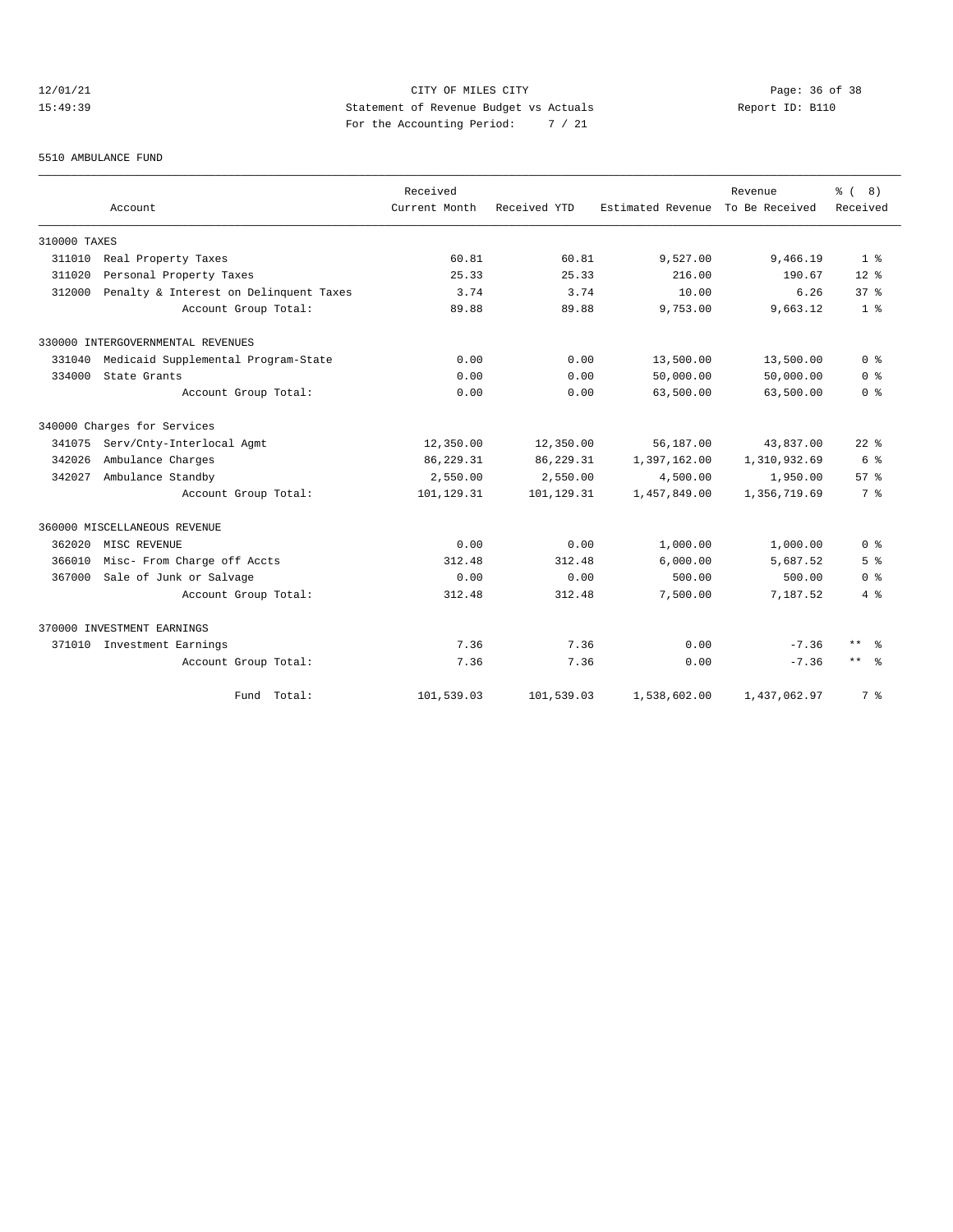## 12/01/21 Page: 37 of 38 15:49:39 Statement of Revenue Budget vs Actuals Report ID: B110 For the Accounting Period: 7 / 21

#### 5610 AIRPORT OPERATING

|              |                                        | Received      |              |                                  | Revenue      | % (<br>8)           |
|--------------|----------------------------------------|---------------|--------------|----------------------------------|--------------|---------------------|
|              | Account                                | Current Month | Received YTD | Estimated Revenue To Be Received |              | Received            |
| 310000 TAXES |                                        |               |              |                                  |              |                     |
| 311010       | Real Property Taxes                    | 91.23         | 91.23        | 14,291.00                        | 14,199.77    | 1 <sup>8</sup>      |
| 311020       | Personal Property Taxes                | 38.00         | 38.00        | 324.00                           | 286.00       | $12*$               |
| 312000       | Penalty & Interest on Delinquent Taxes | 5.64          | 5.64         | 45.00                            | 39.36        | 13 <sup>8</sup>     |
|              | Account Group Total:                   | 134.87        | 134.87       | 14,660.00                        | 14,525.13    | $1 \text{ }$        |
|              | 330000 INTERGOVERNMENTAL REVENUES      |               |              |                                  |              |                     |
|              | 331126 AIP 018-2019                    | 0.00          | 0.00         | 24,525.00                        | 24,525.00    | ი ჵ                 |
|              | 331132 FAA 020-2021                    | 18,093.49     | 18,093.49    | 4,296,975.00                     | 4,278,881.51 | 0 <sup>8</sup>      |
| 331993       | COVID-19 Federal Stimulus              | 0.00          | 0.00         | 45,000.00                        | 45,000.00    | 0 <sup>8</sup>      |
| 334030       | State Aeronautics Grant 019-2022       | 0.00          | 0.00         | 200,000.00                       | 200,000.00   | 0 <sup>8</sup>      |
| 334060       | Coal Board Grant                       | 15,966.04     | 15,966.04    | 275,000.00                       | 259,033.96   | 6 %                 |
|              | Account Group Total:                   | 34,059.53     | 34,059.53    | 4,841,500.00                     | 4,807,440.47 | 1 <sup>8</sup>      |
|              | 340000 Charges for Services            |               |              |                                  |              |                     |
| 341075       | Serv/Cnty-Interlocal Agmt              | 17,299.50     | 17,299.50    | 80,000.00                        | 62,700.50    | $22$ %              |
| 343061       | Landing Fees                           | 153.90        | 153.90       | 2,000.00                         | 1,846.10     | 8 %                 |
| 343062       | Aviation Fuel                          | 79,835.36     | 79,835.36    | 450,000.00                       | 370,164.64   | 18 <sup>8</sup>     |
| 343064       | Hangar Rent                            | 6,825.54      | 6,825.54     | 89,042.00                        | 82, 216.46   | 8 %                 |
| 343065       | Building Rentals                       | 2,546.03      | 2,546.03     | 14,000.00                        | 11,453.97    | 18 %                |
| 343067       | Other - Miscellaneous                  | 251.00        | 251.00       | 37,500.00                        | 37,249.00    | 1 <sup>8</sup>      |
| 343069       | Ag Contract                            | 0.00          | 0.00         | 11,500.00                        | 11,500.00    | 0 <sup>8</sup>      |
|              | Account Group Total:                   | 106,911.33    | 106,911.33   | 684,042.00                       | 577,130.67   | 16 <sup>8</sup>     |
|              | 360000 MISCELLANEOUS REVENUE           |               |              |                                  |              |                     |
|              | 361010 Land Rental                     | 1,953.98      | 1,953.98     | 17,800.00                        | 15,846.02    | $11*$               |
|              | Account Group Total:                   | 1,953.98      | 1,953.98     | 17,800.00                        | 15,846.02    | $11$ %              |
|              | 370000 INVESTMENT EARNINGS             |               |              |                                  |              |                     |
|              | 371010 Investment Earnings             | 46.10         | 46.10        | 0.00                             | $-46.10$     | $\star\star$        |
|              | Account Group Total:                   | 46.10         | 46.10        | 0.00                             | $-46.10$     | $***$ $\frac{6}{6}$ |
|              | 380000 OTHER FINANCING SOURCES         |               |              |                                  |              |                     |
|              | 381073 Intercap Loan                   | 0.00          | 0.00         | 630,000.00                       | 630,000.00   | 0 <sup>8</sup>      |
|              | Account Group Total:                   | 0.00          | 0.00         | 630,000.00                       | 630,000.00   | 0 <sup>8</sup>      |
|              | Fund Total:                            | 143, 105.81   | 143, 105.81  | 6,188,002.00                     | 6,044,896.19 | 2 <sup>8</sup>      |